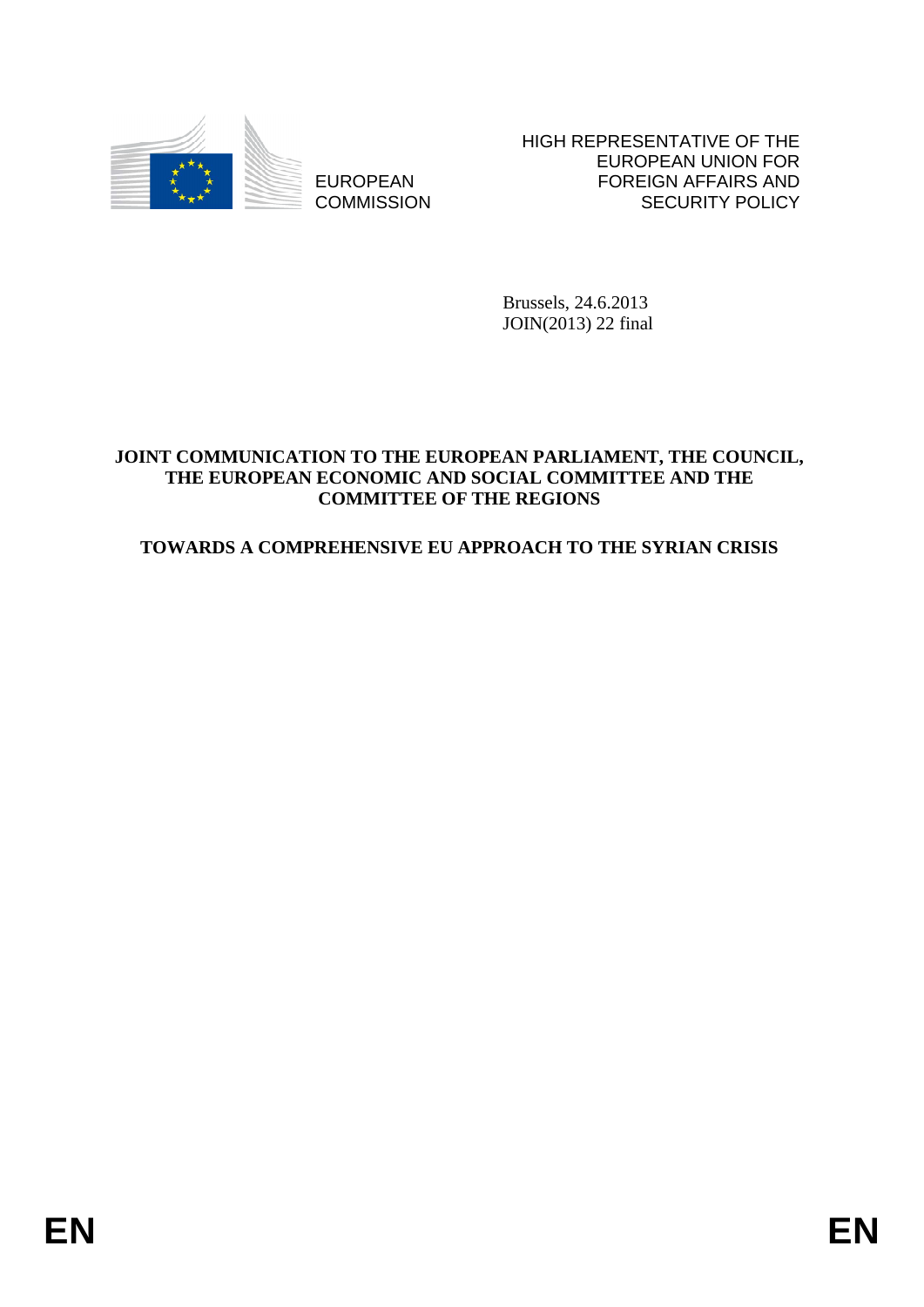#### **JOINT COMMUNICATION TO THE EUROPEAN PARLIAMENT, THE COUNCIL, THE EUROPEAN ECONOMIC AND SOCIAL COMMITTEE AND THE COMMITTEE OF THE REGIONS**

### **TOWARDS A COMPREHENSIVE EU APPROACH TO THE SYRIAN CRISIS**

#### **INTRODUCTION**

The pace of the deterioration of the Syria conflict in recent months is such that a humanitarian catastrophe is spreading throughout the whole region. In addition to the human suffering inflicted, this conflict is not only destroying the traditional fabric of Syrian society but also seriously endangering the stability of the neighbouring countries, Lebanon and Jordan in particular, with no immediate prospect of an end in sight.

This Joint Communication proposes a comprehensive European Union (EU) approach in response to the conflict and its consequences both in Syria and its neighbouring countries.

Since the beginning of the conflict, we have witnessed a dramatic decline in human security, with over 93,000 deaths and 1.6 million refugees as of June 2013. Conservative estimates indicate that 6.8 million people are in need of aid, 4.25 million are internally displaced (IDPs), and the United Nations High Commissioner for Refugees (UNHCR) foresees the possibility of 3.45 million refugees by the end of this year. The human rights situation in Syria has also deteriorated dramatically. In its June 2013 report, the UN independent international Commission of Inquiry on Syria (CoI) denounces the new levels of brutality of the conflict, and documents, for the first time, the systematic imposition of sieges, the use of chemical agents and forcible displacements. The CoI recalls that Government forces and affiliated militia have committed crimes against humanity, war crimes and gross violations of international human rights and humanitarian law. There is also evidence that anti-Government armed groups have committed war crimes and other serious abuses, although not of the same intensity and scale of those committed by the Syrian authorities. The UN Secretary General reported to the Security Council in June 2013 that both the Free Syrian Army (that is allegedly recruiting child soldiers) and the government forces, including Syrian Armed Forces, intelligence services and regime militia have engaged in grave violations against children.

The first priority of the EU is to promote a political settlement aimed at ending the violence. As Syria enters its third year of crisis, and in spite of some progress made on the ground by the Government of Syria' forces, there is a strong possibility of a drawn-out conflict, with neither side able to assert conclusive military superiority. Thus far, there has been little progress in reaching consensus in the United Nations Security Council (UNSC). However, the recent agreement between US Secretary of State Kerry and Russian Foreign Minister Lavrov to relaunch negotiations based on the June 2012 Geneva Communiqué and organise an international peace conference on Syria ("Geneva II") have given a new impetus to the political process.

In parallel to efforts on the political front, the EU has mobilised all of its instruments in order to contribute to a wider international response. The EU is therefore the biggest donor of humanitarian aid. To date, EUR 678 million in humanitarian assistance has been committed by Member States and from the EU budget. In addition, the EU has mobilised EUR 175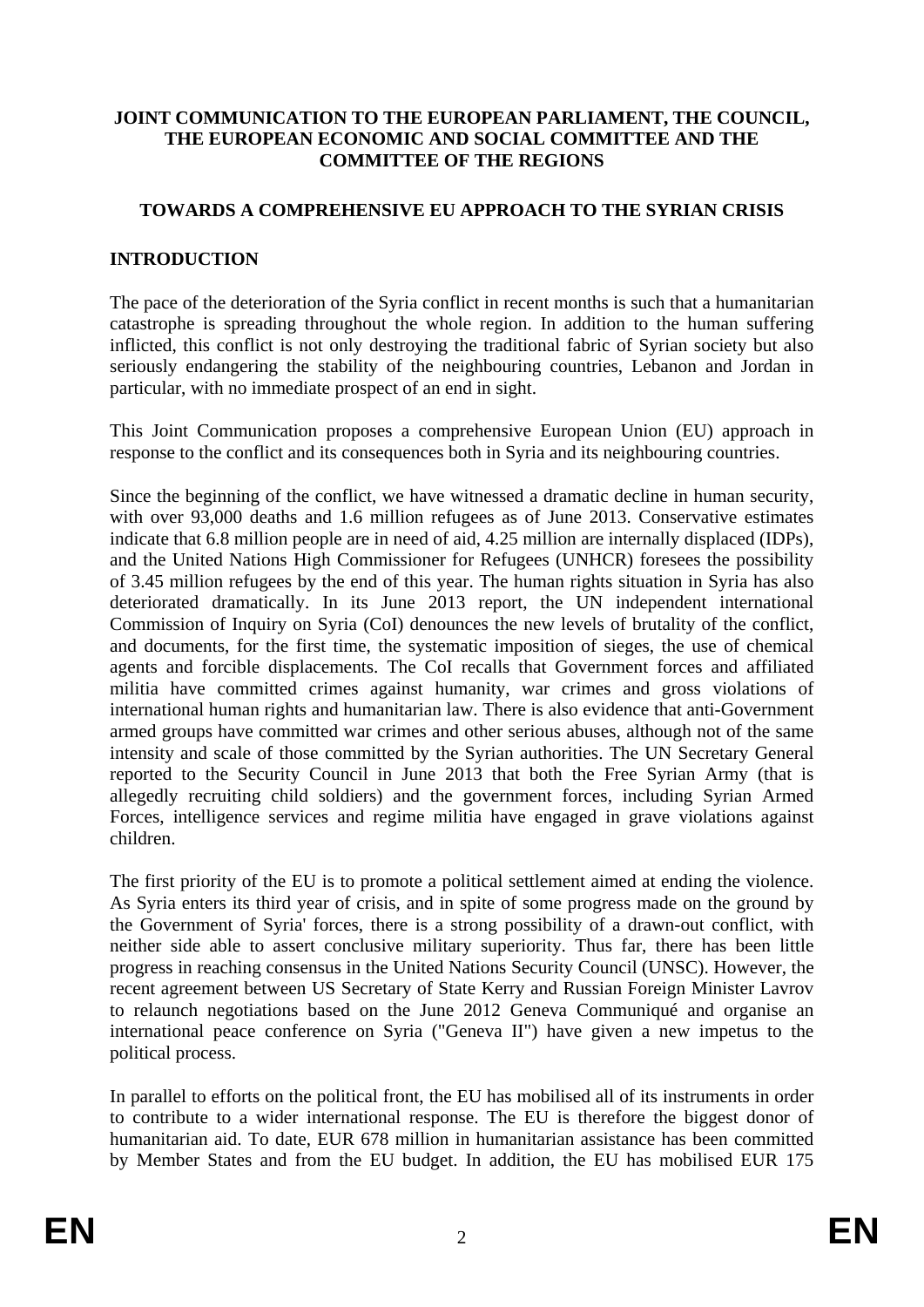million from other non-humanitarian budget instruments. In sum, the total response to the crisis has already reached over EUR 850 million. However, even this substantial sum is insufficient to cope with the massive, and increasing, humanitarian needs.

The major challenge facing the EU in delivering aid is the complex, dangerous environment where international humanitarian law is all too often ignored. In accordance with humanitarian principles, the EU works with all sides in the conflict, building closer links with local communities and their local councils to help meet basic needs such as medical assistance, food security, electricity, water and other services. This assistance should be provided through all possible channels to ensure efficient access.

The consequences of the increasingly unpredictable and destabilising Syrian conflict are being felt beyond Syria's borders. Lebanon and Jordan, who were already facing substantial challenges before the outbreak of the crisis, are now faced with an unprecedented situation that threatens their internal stability. Turkey and Iraq also face potential political problems directly related to the ethnic, religious and political affiliation of refugees, although their relative socio-economic absorption capacity is higher than that of Lebanon and Jordan.

The dramatic developments and fast-increasing needs call for an urgent and comprehensive response package commensurate to the challenges. This response package should bring together the EU and its Member States' policies and instruments in order to address the immediate humanitarian needs in a coordinated, comprehensive manner, to contain and resolve the Syrian crisis, to promote access to justice and accountability, to preserve the stability of neighbouring countries and to lead longer term international reconstruction efforts once a lasting peace has been found.

The EU is well placed to make a decisive contribution as it can build i) on the strength of its political relationships and traction with the various stakeholders, many of whom expect a strong EU role; ii) its ability to facilitate coordination and; iii) its experience not only in the delivery of humanitarian assistance but in dealing with security issues as well as post conflict and reconstruction phases.

This Joint Communication proposes the main elements of a comprehensive EU response to the crisis, while highlighting actions and initiatives already taken thus far by the High Representative and the European Commission.

### **1. A COMPREHENSIVE EU RESPONSE**

The comprehensive EU response should aim to a) support a political solution that brings a sustainable solution to the crisis, b) prevent regional destabilisation from the spill-over of the conflict to neighbouring countries; c) address the dramatic humanitarian situation and assist the affected populations; d) address the consequences of the conflict on and in the EU.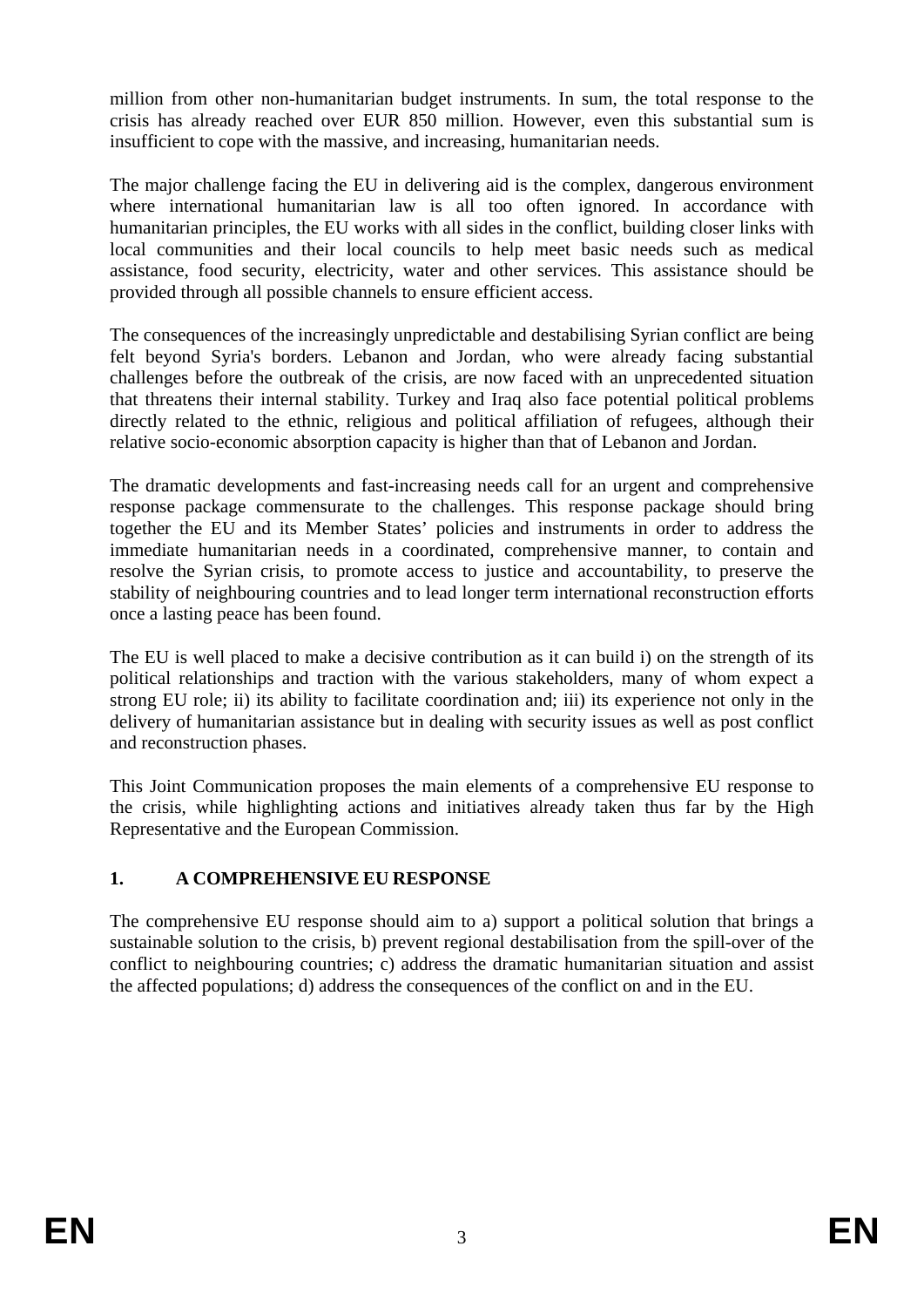What we intend to do:

- Support a political settlement through a robust EU position at the up-coming 'Geneva II' international conference.
- Engage with the opposition so it takes part in the 'Geneva II' conference and is represented by legitimate interlocutors that can make commitments.
- Further work to ensure the access of humanitarian assistance to all conflict-affected areas.
- Develop further exemptions to the sanctions regime to provide support to the Syrian population.
- Increase EU budget financial assistance by EUR 400 million in 2013 to cover priority needs of affected population in Syria and the region.
- Increase support for hosting communities in the countries neighbouring Syria, in order to support and enhance their capacity to deal with the refugees.
- Continue urging the United Nations to deal with claims of violations of human rights, international humanitarian law and fundamental freedoms.
- Encourage solidarity with particularly vulnerable persons who may be in need of resettlement.
- Prevent the radicalisation of EU citizens and deal with EU 'foreign fighters' that have travelled to the conflict zone.
- Prepare for the post-conflict reconstruction and rehabilitation phase.

# **1.1 Working on a political settlement of the conflict**

**The EU's first priority should be to support a political settlement to the conflict** leading to a transition to a democratic process, while addressing the dire humanitarian situation. The EU should support all efforts to ensure that such a process is not dominated by actors seeking to pursue sectarian ends.

The EU should continue to **actively support the US/Russia efforts to revive political negotiations** on the basis of the June 2012 Geneva Communiqué.tThe High Representative has already indicated her strong support for these efforts. The EU should also stand ready to provide any support to the UN-League of Arab States Joint Special Representative and to the UN in this regard. In view of a possible "Geneva II" conference, the EU should prepare a substantial contribution and **ensure a robust EU position**.

Within the framework of the preparation for the future conference, the EU should work closely with the US and Russia towards conditions conducive to a Syrian-led political settlement. This would first require seeking a common approach on the representatives of the two sides, which need to be legitimate interlocutors that can make commitments. The EU should encourage both parties, through the available channels, to take part in the negotiations in the peace conference. The EU stands ready to assist the different components of the National Coalition for Syrian Revolutionary and Opposition Forces (SOC) to prepare for the conference.

The EU should continue its engagement with the SOC, whilst remaining open to cooperation with other moderate groups, and assist them so they can constitute themselves as credible interlocutors. In its support for the SOC, the EU should encourage more inclusiveness and ensure that human rights are respected.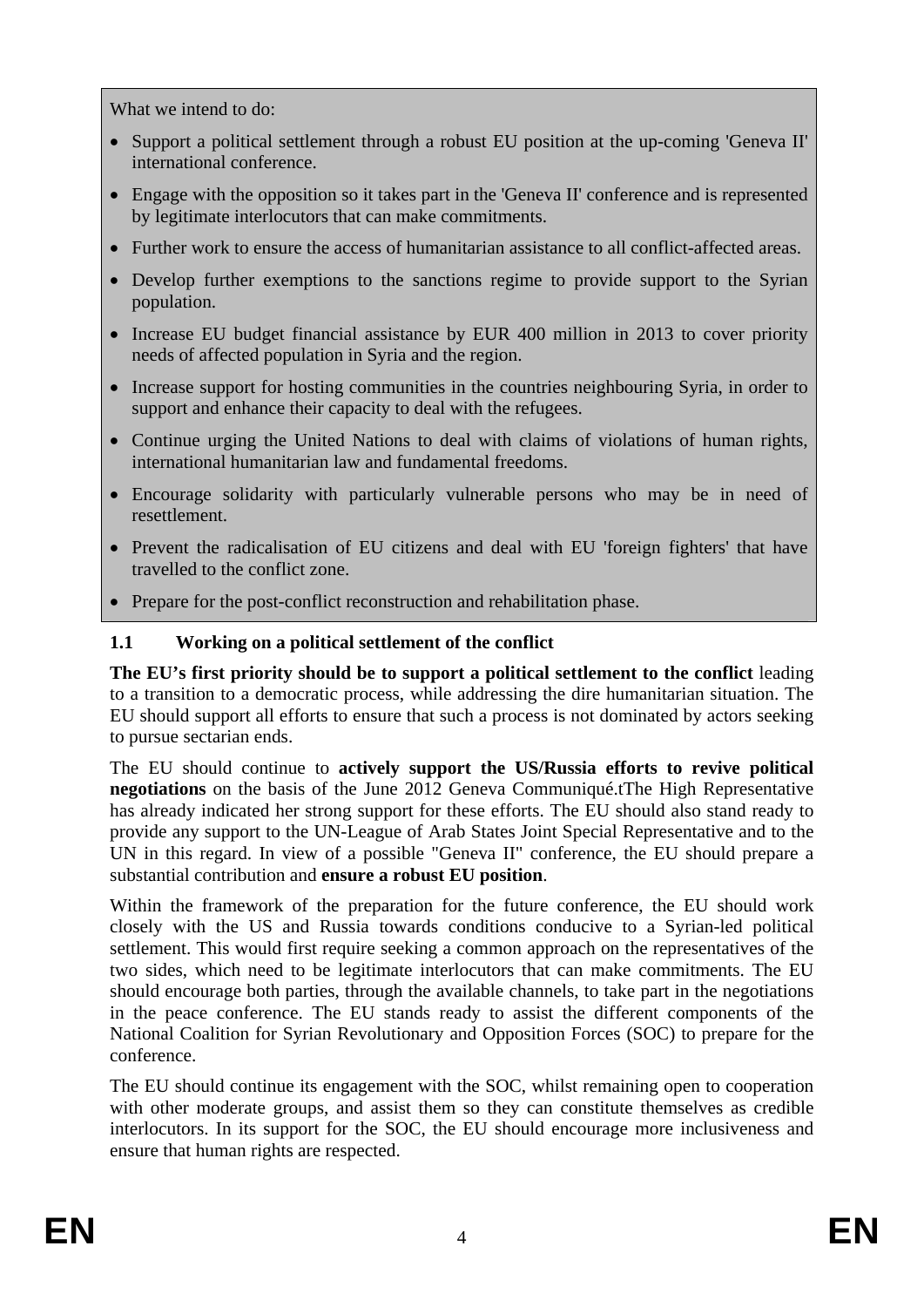Within the framework of the peace conference on Syria, the EU should develop confidence building measures to be implemented progressively with a view to promoting: access to humanitarian aid and unimpeded access for humanitarian workers; respect for international humanitarian law; release of political prisoners; the return of UN observers and the gradual implementation of a ceasefire.

In coordination with the US and Russia, the EU should continue its diplomatic engagement with both UNSC members and other key countries on both sides of the conflict, notably with Turkey, Saudi Arabia, Qatar, Egypt, Iraq, Jordan and Iran.

# **1.2 Engaging third countries and non-state organisations**

Principal interlocutors include the US, Russia, Turkey, Saudi Arabia, Qatar, Egypt, the Gulf Cooperation Council and the Arab League. The role of Iran as part of the political and military equation will have to be acknowledged and addressed.

Lebanese leaders committed to a policy of dissociation in June 2012 in the Baabda Declaration, which was accepted by all of the main political forces. However, the increased involvement of Hezbollah inside Syria, allegedly to defend Lebanese people and shrines, as well as weapons supplies and fighters supporting the Syrian opposition from Lebanon violate the official policy of dissociation. Some Syrian opposition groups and Hezbollah have sharpened their rhetoric amidst an increasing number of cross-border incidents. The EU has denounced violations of Lebanese territory in the Syrian conflict and will reinforce the message that all in Lebanon must remain committed to the dissociation policy and fully abide by it. Moreover, the EU will explore possibilities of strengthening the capabilities of Lebanese state security structures as a way to improve the stability of Lebanon and the stability of the region as a whole.

The Gulf countries and Turkey are important partners in helping find a lasting solution. The EU will continue to engage actively with these partners, stressing the need for the careful assessment of any involvement in the conflict and its consequences, including with regard to those who are the final recipients of their military and political support. The EU will also stress the urgency of supporting the current efforts towards the revival of the Geneva process and exploiting available channels for the delivery of non-military aid.

With all partners and interlocutors, the EU will continue to emphasise the urgent need for political process and negotiations with the objective of ending the conflict swiftly and limiting any further regional contagion.

# **1.3 Justice and accountability**

Since the beginning of the crisis, the EU has engaged in multilateral fora in order to ensure that the on-going and systematic violations of human rights, international humanitarian law and fundamental freedoms are addressed. The EU took a leading role, working closely with the States of the region, in the United Nations Human Rights Council to convene three Special Sessions on Syria and to establish a UN Independent Commission of Inquiry.

The EU should ensure that its concerns regarding the widespread violations of human rights are addressed as an integral part of the process to bring an end to the conflict. In promoting the most important elements of the Geneva Communiqué, the commitment to accountability and national reconciliation should be emphasised, especially the need for a comprehensive package for transitional justice, including compensation or rehabilitation for victims of the conflict as well as steps towards national reconciliation. The EU should also recall the necessity to take effective steps to ensure that vulnerable groups are protected, in order to prevent further violations.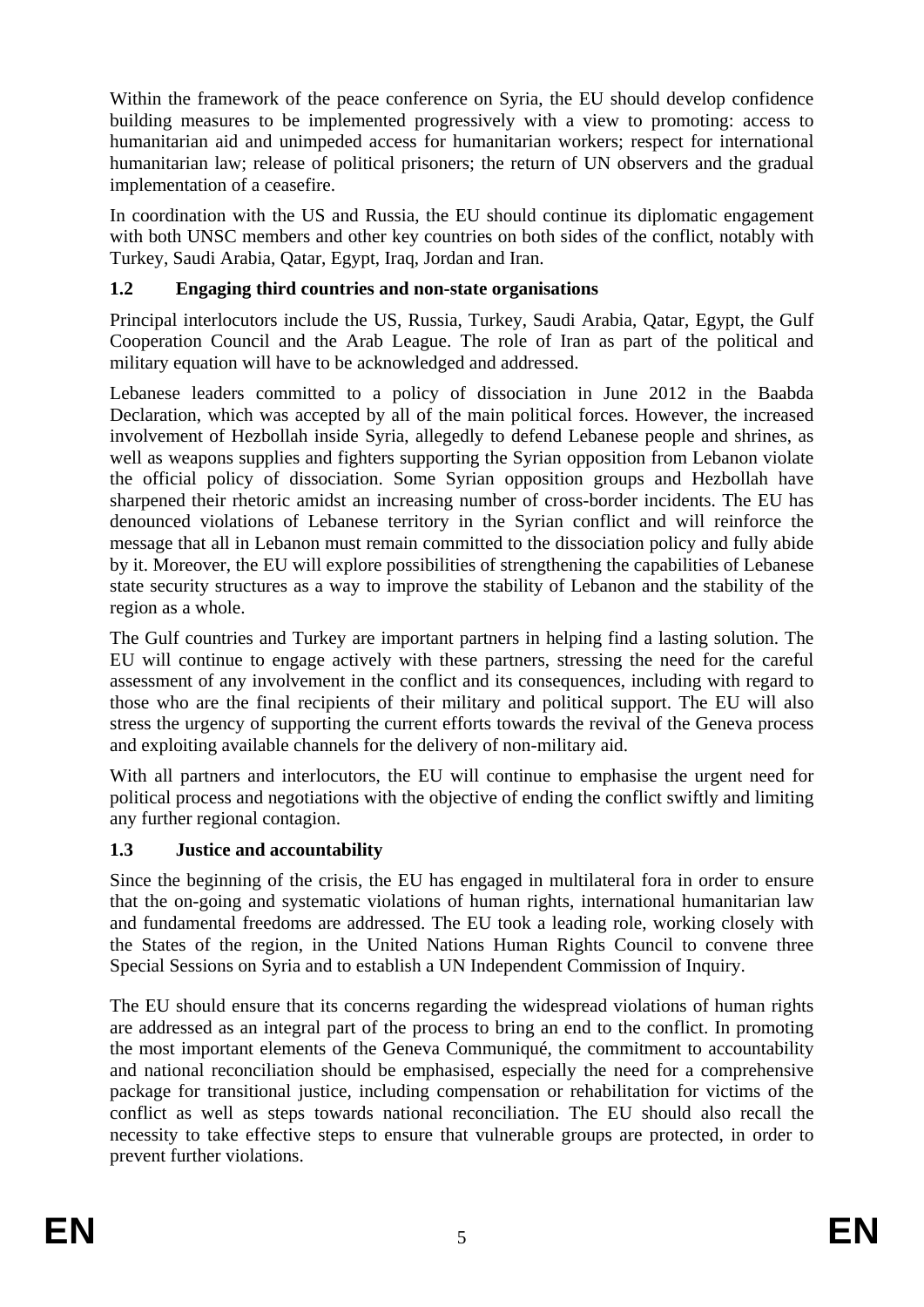The EU position should remain that, if concerns about war crimes and crimes against humanity are not adequately addressed on a national level, the International Criminal Court should deal with the situation. As the UNSC can refer the situation in Syria to the International Criminal Court at any time, the EU should continue to call on the UNSC to urgently address the situation in Syria in all aspects, including on this issue.

Bearing in mind the importance of documenting the violations committed on the ground, including the possible use of chemical agents and weapons and the importance of this to ensure the effective accountability of the perpetrators, the EU should continue to support the Commission of Inquiry. It should also reiterate calls to the Syrian authorities to cooperate fully with the Commission of Inquiry, including by granting it full, immediate and unfettered access to Syrian territory. In areas controlled by the opposition, the Commission of Inquiry should also be allowed to conduct its work unimpeded.

# **1.4. Sanctions**

The EU has started introducing exemptions from its sanctions regime in order to support the opposition and the Syrian population. In this spirit, exemptions to be granted by Member States' national competent authorities were introduced for economic measures in the oil, gas and banking sectors. The SOC will be consulted during the authorisation process. The exemptions should help the Syrian civilian population, in particular with regard to meeting humanitarian concerns, upholding basic services, reconstruction, restoring normal economic activity or other civilian purposes. Work is on-going to ensure efficient implementation and to identify possible further exemptions for the benefit of the Syrian population. As of 1st June, the possible delivery of arms to Syria will be subject to national polices under strict conditions as defined in the Council Declaration adopted on 27 May. Any other type of assistance should respect the May FAC Council Conclusions and existing EU framework (Common Position on arms exports control).

# **1.5. Chemical and biological threats**

There are mounting concerns over reports of the use of chemical and biological weapons in Syria. The EU will continue calling for UN inspectors to be allowed into the country to investigate all such allegations. In order to prevent, detect and respond to such devastating events with potentially deadly consequences for the population in the region, the EU is currently examining possible options for further coordination and cooperation that could be explored with EU Member States, relevant international bodies (OCHA, ICRC, WHO, INTERPOL and OPCW) and strategic partners.

Recent contacts with the US administration aimed at increasing EU/US coordination in the CBRN area (chemical, biological, radiological and nuclear materials), notably on specific support to Jordan, are positive developments and show the benefit of enhanced cooperation in this area.

The EU will continue to urge Syria to accede to the Chemical Weapons Convention and to ratify the Biological Weapons Convention as a matter of urgency. The EU recalls that any use of chemical weapons by anyone under any circumstances would be reprehensible and completely contrary to the legal norms and standards of the international community. The Syrian authorities bear a particular responsibility to ensure that their chemical weapons are stored securely pending independently verified destruction and are not permitted to fall into the hands of any other State or non-state actor.

# **1.6. Stepping up assistance**

The Commission is **mobilising an additional EUR 400 million in 2013** in humanitarian and other economic and development assistance to address pressing needs and the consequences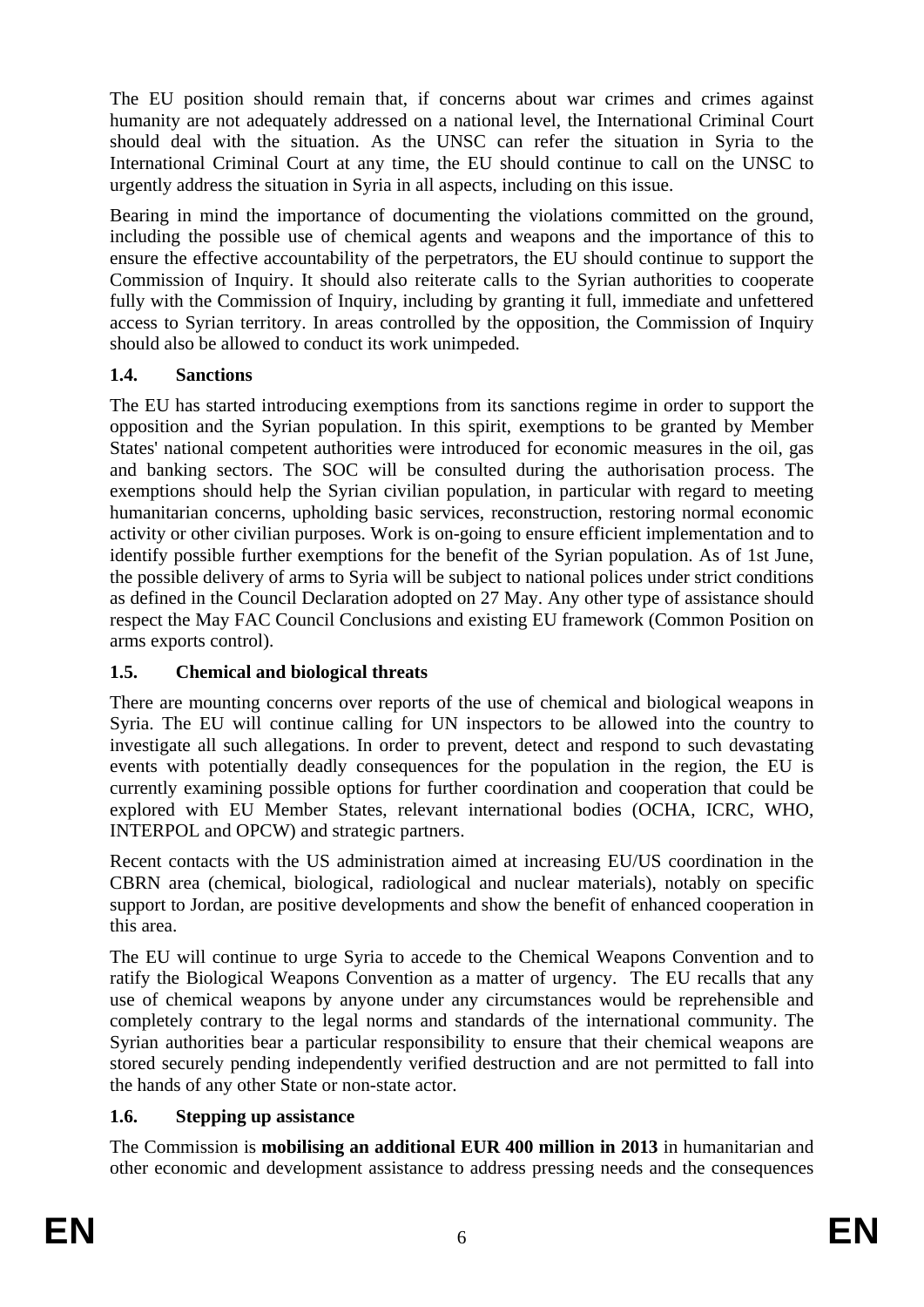of the crisis in Syria and the neighbouring countries, in particular Lebanon and Jordan. For this, it will draw from existing reserves and reallocations of external assistance funds. Countries in the region require humanitarian, crisis-response and development cooperation assistance in order to assist refugees and other persons in need of protection, the host populations, and to support health and education systems that are at breaking point.

The Commission encourages UN agencies, NGOs, international organisations and other donors to prioritise relief operations, to target the most vulnerable, and to reinforce coordination in order to maximise the use of the funding available. The creation of an EU Trust Fund for Syria could be envisaged at a later stage as a vehicle for leveraging and coordinating contributions from all EU donors and other interested donors.

Every effort will be made to ensure that the planning and implementation of the EU response keeps abreast of events on the ground. This includes the review of all the external assistance instruments, the use of fast-track crisis procedures for economic and development assistance (non-humanitarian) in the most affected neighbouring countries as well as the possibility of macroeconomic support.

The Commission has already proposed granting EU macro-financial assistance of up to EUR 180 million to Jordan. It will also consider mobilising other EU instruments, in addition to operations that are already planned.

Over the past five years, 344 Syrian students and academic staff benefited from the EU Erasmus Mundus scheme; in addition, 21 Syrian students (including displaced students) were granted scholarships so far in 2013 and around 40 should receive new scholarships in the 2013-14 academic year. The Commission and Member States should ensure that suitable solutions are found for these students at the end of their scholarships, in particular to avoid the scenario that they are forced to return to Syria. The Commission will continue to **offer scholarships to Syrian students** originating from the refugee population, and find ways to increase their number.

The EU confirms the principle of respect and protection of world cultural heritage and expresses its deepest concern at the damage done to cultural goods, archaeological sites, and monuments of irreplaceable historical value in Syria.

The EU will also step up its public diplomacy with the countries in the region and international partners as well as with the general public to communicate adequately on the EU response to the Syrian crisis and to help ensure that other donors deliver on their commitments and funding pledges.

### **1.7. Taking care of people in need of international protection**

From the beginning of the crisis in April 2011 until the end of 2012, some 32,000 persons claiming to be Syrian nationals applied for protection in the EU, with an estimated further 7,500 in 2013 so far. Currently, there seems to be a general consensus that Syrians present in the EU should not be returned to Syria, irrespective of their legal status. Recently, the High Commissioner for Refugees called, in a letter addressed to the Commission and the Member States, for the humanitarian admission of 10,000 Syrian refugees from countries in the Middle East and North Africa and for the resettlement of an additional 2,000 Syrian nationals, mainly particularly vulnerable refugees, including serious medical cases and disabled persons. The Commission calls on Member States **to respond positively to this call by making**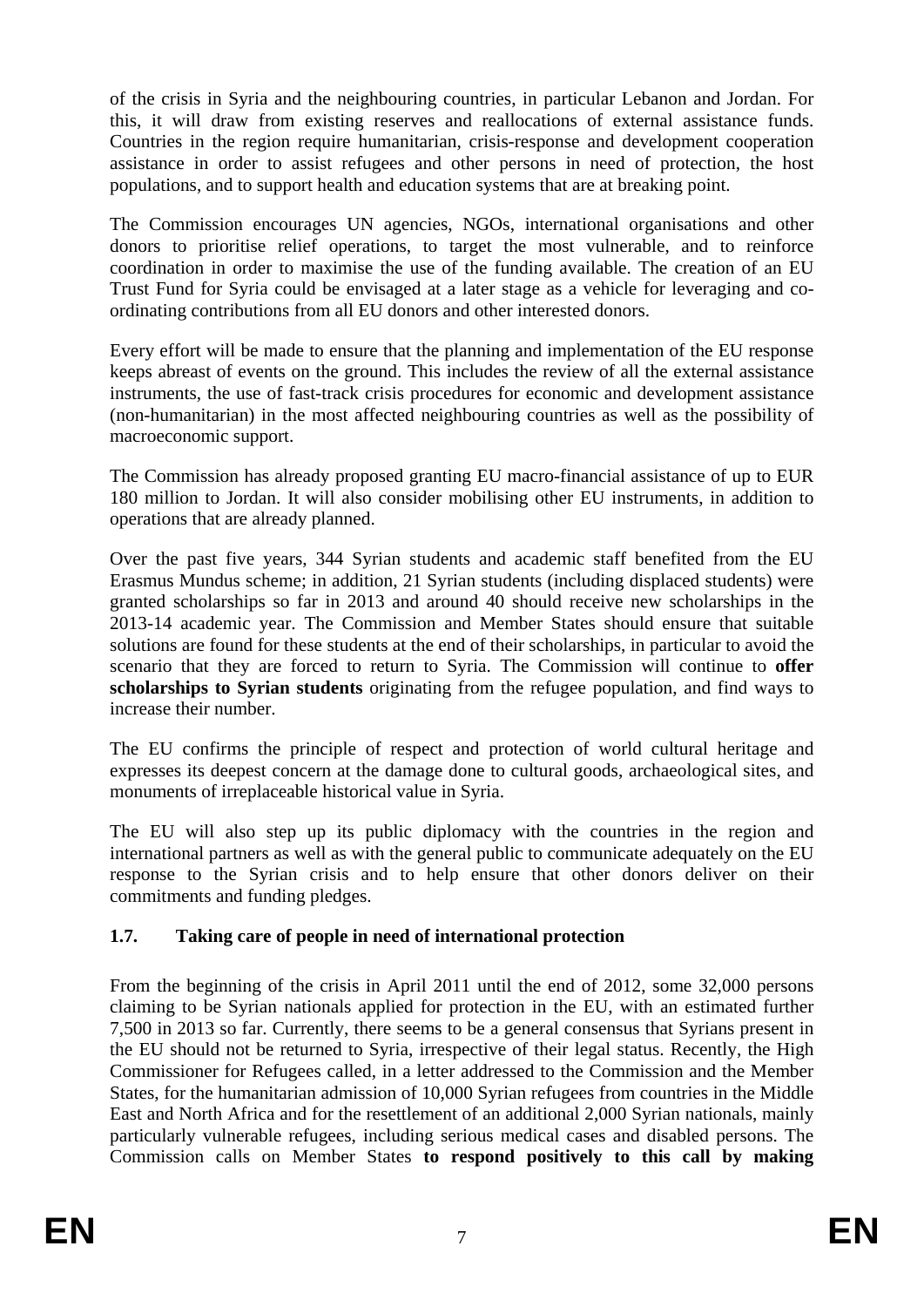**resettlement or humanitarian admission places available to these people**. In addition, the Commission calls on Member States to **adopt a generous attitude towards the granting of humanitarian visas to persons displaced by the Syrian crisis** who have family members present in the EU, and also to **admit any Syrians arriving at the external borders of the Union**. Currently, eleven countries which are part of the Schengen area impose airport transit visas on Syrian nationals. In light of the current circumstances, the Commission believes that it is not appropriate to add Syria to the common list of countries subject to the airport transit visa requirement as requested by certain Member States in the framework of the on-going annual revision of the national airport transit visa requirements.

Moreover, guided by UNHCR's assessment of the situation on the ground, the Commission is ready to consider taking further steps that may be needed to relieve the burden posed by the ever-increasing numbers of refugees currently being hosted in the countries neighbouring Syria. Furthermore, the Commission is putting in place a Regional Protection Programme, to be operational by the end of 2013, aimed at strengthening the long-term capacity of the countries neighbouring Syria to help them to deal with refugees in line with international standards. The programme, with a current total budget of over EUR 13.2 million – of which EUR 10 million from the EU budget and the remaining EUR 3.2 million from the Member States that intend to participate – will include both a strong protection component, such as registration, administrative capacity building and advocacy, and actions to the direct benefit of refugees, for example enhancing access to certain socio-economic rights such as education or health-care. Its exact scope will depend on the readiness of the host countries neighbouring Syria to engage in certain actions.

Finally, the Commission intends to continue – together with the European Asylum Support Office – discussions with the Member States on the situation of Syrians in the EU, with a view to **ensuring a greater degree of convergence between Member States' approaches to the treatment of Syrian asylum seekers**, in particular as regards the assessment of their asylum claims.

### **1.8. Preventing radicalisation and dealing with 'foreign fighters'**

The EU must remain vigilant as regards the possible threat that EU citizens travelling to Syria as foreign fighters may cause to EU security. The Commission will continue to support actions aimed at discouraging people from radicalising and leaving the EU to go to Syria as foreign fighters by increasing counter-narrative initiatives and by offering assistance to Member States on the possible threat that returnees may pose. This will be done in connection with the work initiated by the Commission within the framework of the EU Radicalisation Awareness Network, working on actions aimed at preventing and countering violent extremism. The Commission encourages Member States to make better use of the Second Generation Schengen Information System to better monitor the movement of foreign fighters. The Commission will also continue to work with the European Parliament and the Council towards the adoption of the proposal for an EU Passenger Name Record (PNR) Directive, as the processing of PNR data provides a tool to detect the movement of foreign fighters who leave or return to the EU by air travel. In addition, there could be more use of EU-instruments as well as tools available under international agreements such as the Terrorist Finance Tracking Programme (TFTP) – to track payments related to terrorist movements. Finally, the Commission will continue to facilitate a risk analysis exercise aimed at identifying the major security risks for the EU derived from the growing foreign fighters' phenomenon and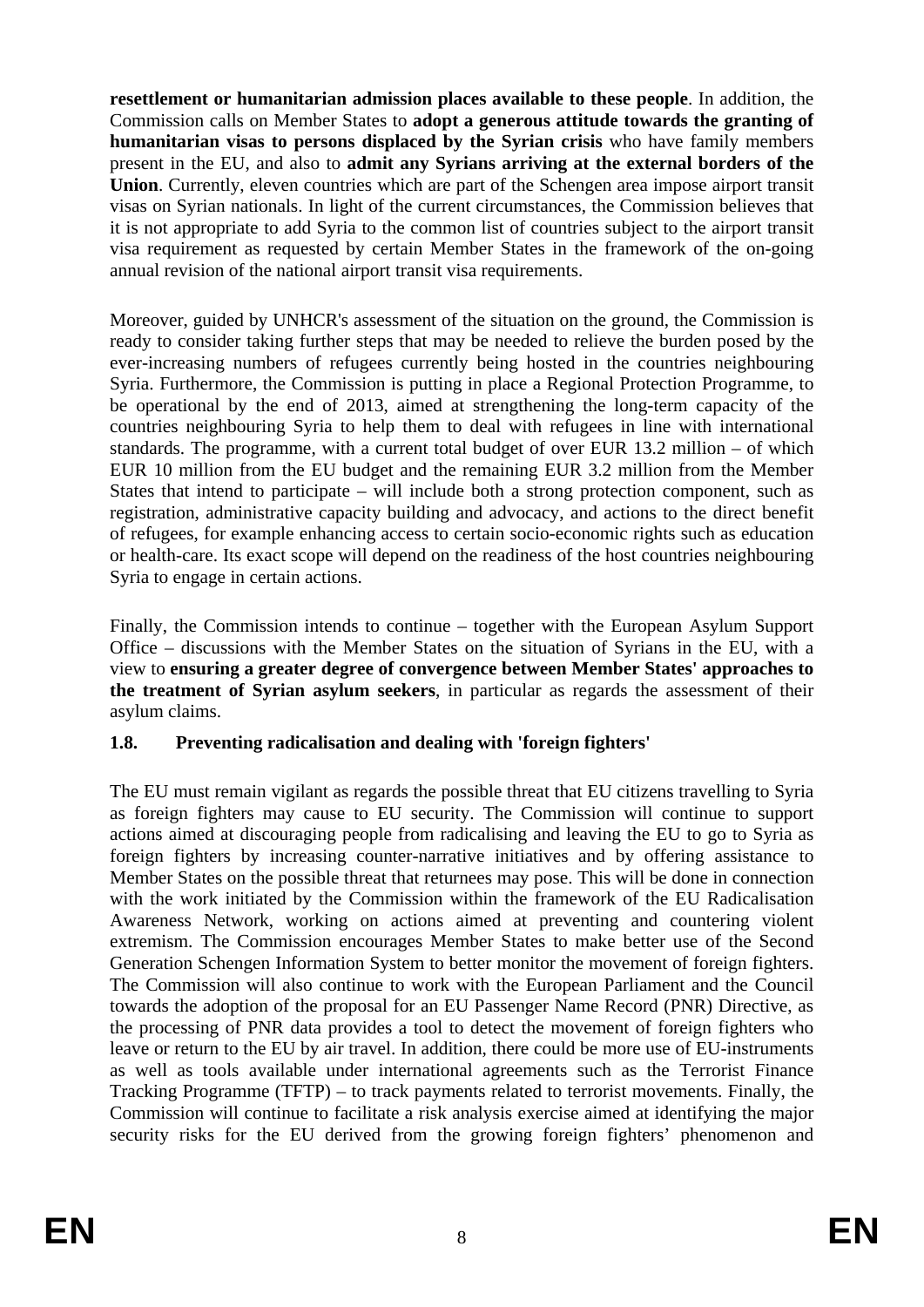supporting the identification of possible mitigation measures. This would be done in association with the EU Intelligence Analysis Centre (IntCen), Europol and Frontex.

The Justice and Home Affairs Council held on 7 June 2013, on the basis of a report by the EU Counter-Terrorism Coordinator, agreed to take joined-up action to help address this threat. This could include sharing information and best practices; undertaking deeper analysis of foreign fighters' motivation; engaging with third countries more strongly; enhanced use and coordination of existing instruments, networks and agencies.

# **1.9. Planning for the future and improving coordination**

The EU has started planning for the post-conflict era including, but not limited to, engagement in the areas of peace and security, reconstruction and rehabilitation, elections, justice and rule of law and humanitarian affairs.

Needs will either be based on UN estimates or possibly on a Post Conflict Needs Assessment (PCNA). Using satellite imagery, the Commission is already undertaking a damage assessment to estimate potential reconstruction costs, and preliminary indications are that there are extensive damages in the most conflict-affected areas, notably in Aleppo. The exercise is taking place in the context of the core donors group for Syria and is being undertaken jointly with the US and Japan. Moreover in 2014 and beyond, the EU stands ready to mobilise more assistance (both humanitarian and non-humanitarian) whether a transition takes place in 2013 or whether the crisis continues.

In order to best coordinate the assistance effort throughout the crisis and to allow the EU to play a more prominent and active role, the Commission and the High Representative propose that the follow up is guided and monitored by a Commission services-EEAS Group which will oversee and coordinate EU activities. Simultaneously, the EU also intends to enhance its donor coordination role on economic and development assistance for Syria but also for Lebanon and Jordan in particular as the two countries most economically impacted by the Syrian crisis, and to act as a bridge between the main donors, the UN and the international financial institutions for transition planning, as all have specific comparative advantages in this regard. The EU will continue to actively participate in the Working Group on Economic Recovery under the Friends of the Syria People group.

### **2. EU SUPPORT IN SYRIA AND THE NEIGHBOURING COUNTRIES.**

The conflict has left at least 6.8 million people in need of aid and 4.25 million internally displaced. Insecurity and access remains the main impediment to aid delivery. Since the end of 2011 and in direct response to the crisis, the EU budget has financed actions inside and outside Syria amounting to EUR 440 million (humanitarian aid: EUR 265 million and nonhumanitarian aid: EUR 175 million). An additional EUR 413 million has also been provided by EU Member States.

### **2.1. In Syria**

### *Humanitarian assistance*

On 7 June 2013, the UN issued revised appeals for inside Syria and neighbouring countries, estimating that 10 million Syrians, half of the country's population, would need help before the end of the year and made a new call for funds of USD4.4 billion (EUR 3.3 billion).

While the increasingly difficult access situation might render the delivery of humanitarian aid more and more difficult, it will also drive more and more Syrians to seek shelter in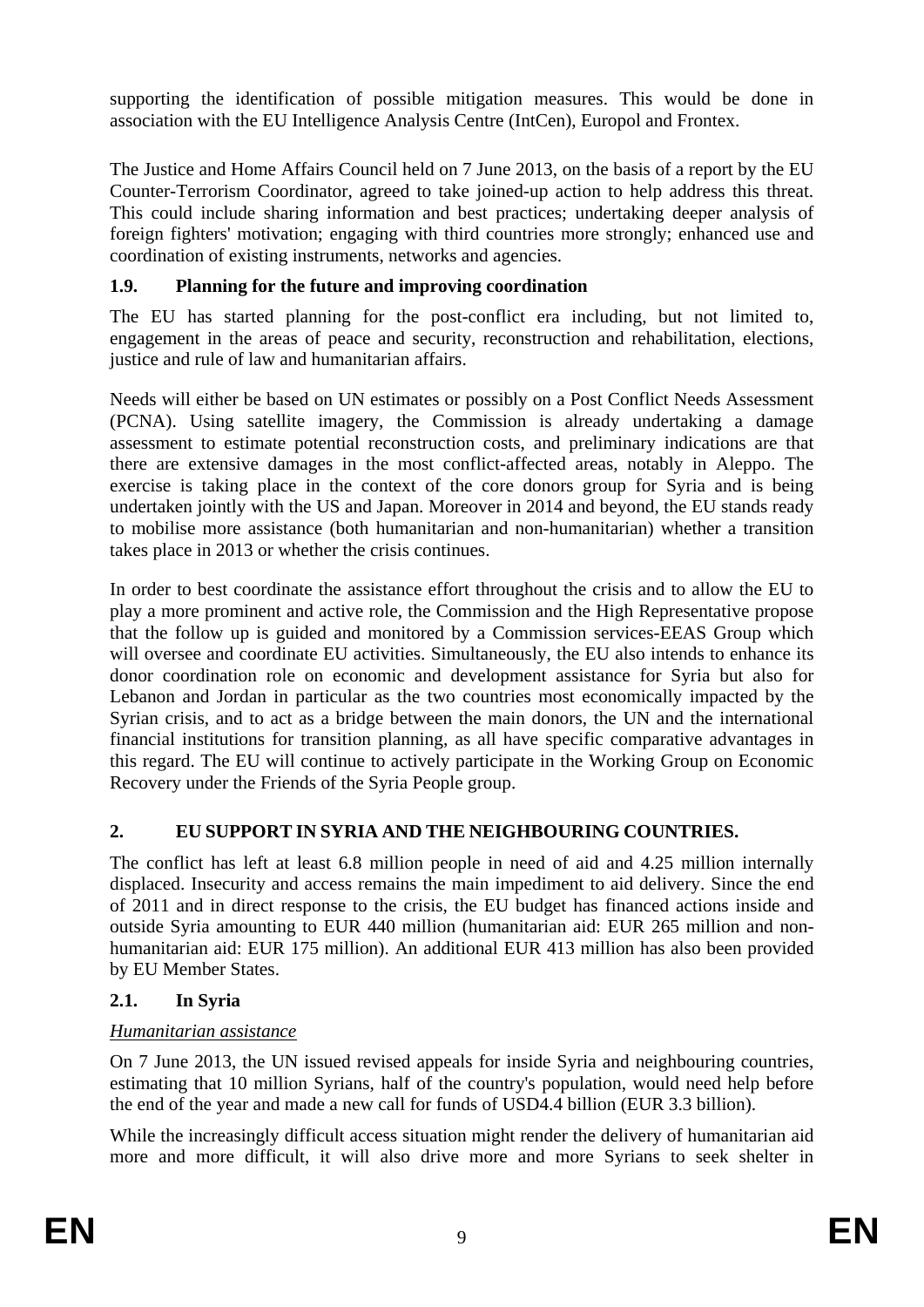neighbouring countries. In short, if access inside Syria becomes impossible, EU and international humanitarian assistance will have to be spent on people who become displaced as a consequence. In addition, the EU is in the process of testing alternative delivery channels inside Syria. It is expected that these will expand as neighbouring countries become increasingly focused on humanitarian aid facilitated inside Syria.

What have we done so far:

- Provided EUR 124 million for humanitarian assistance from the EU budget.
- In Syria EU humanitarian funding supports medical emergency relief, protection, foodnutritional assistance, water, sanitation and hygiene, shelter and logistics services. Beyond the Syrian border, the funding ensures that people fleeing the country will receive lifesaving assistance such as health, food, shelter, hygiene kits, water and sanitation services, and protection.
- EU humanitarian funding is channelled through the Red Cross/Red Crescent movement, various International Non-Governmental Organisations and UN humanitarian agencies, including UNHCR and those whose mandate focuses on the protection and assistance of children, such as, for example, UNICEF and Save the Children.
- In-kind assistance has also been provided to Turkey and Jordan through the activation of the EU Civil Protection Mechanism, which led to the delivery of ambulances, blankets, heaters and other items for a total value EUR 1 million.
- The EU Emergency Response Centre deployed teams of experts to Jordan and Lebanon to assess the assistance needs for Syrian refugees. This was done in close cooperation with humanitarian experts and the local authorities.

What we intend to do:

- Increase humanitarian assistance by EUR 250 million to reach a total of EUR 515 million both inside Syria and its neighbouring countries for the remainder of 2013.
- Provide further in-kind assistance and expertise through the EU Civil Protection Mechanism and the EU Emergency Response.

### *Economic and development assistance*

The current assistance provided from the EU budget focuses mainly on providing support and capacity building to human rights defenders and young activists and on ensuring access to some non-humanitarian services, such as education, psycho-social or livelihood support. The Commission has identified further actions in these non-humanitarian sectors that could be funded. These include vocational training, health, support for independent and free media, cultural heritage preservation, dialogue promotion, transition preparation and capacity building of Syrian civil society organisations (CSOs). In addition, new funding (EUR 10 million from the Instrument for Stability) has recently been approved for the Northern regions of Syria by the Commission for Pilot Work, together with Member State agencies.

In the future, the level of economic and development assistance that could be provided inside Syria will directly depend on the political and military evolution of the conflict. While it is imperative to consolidate and expand delivery channels in order to provide more assistance to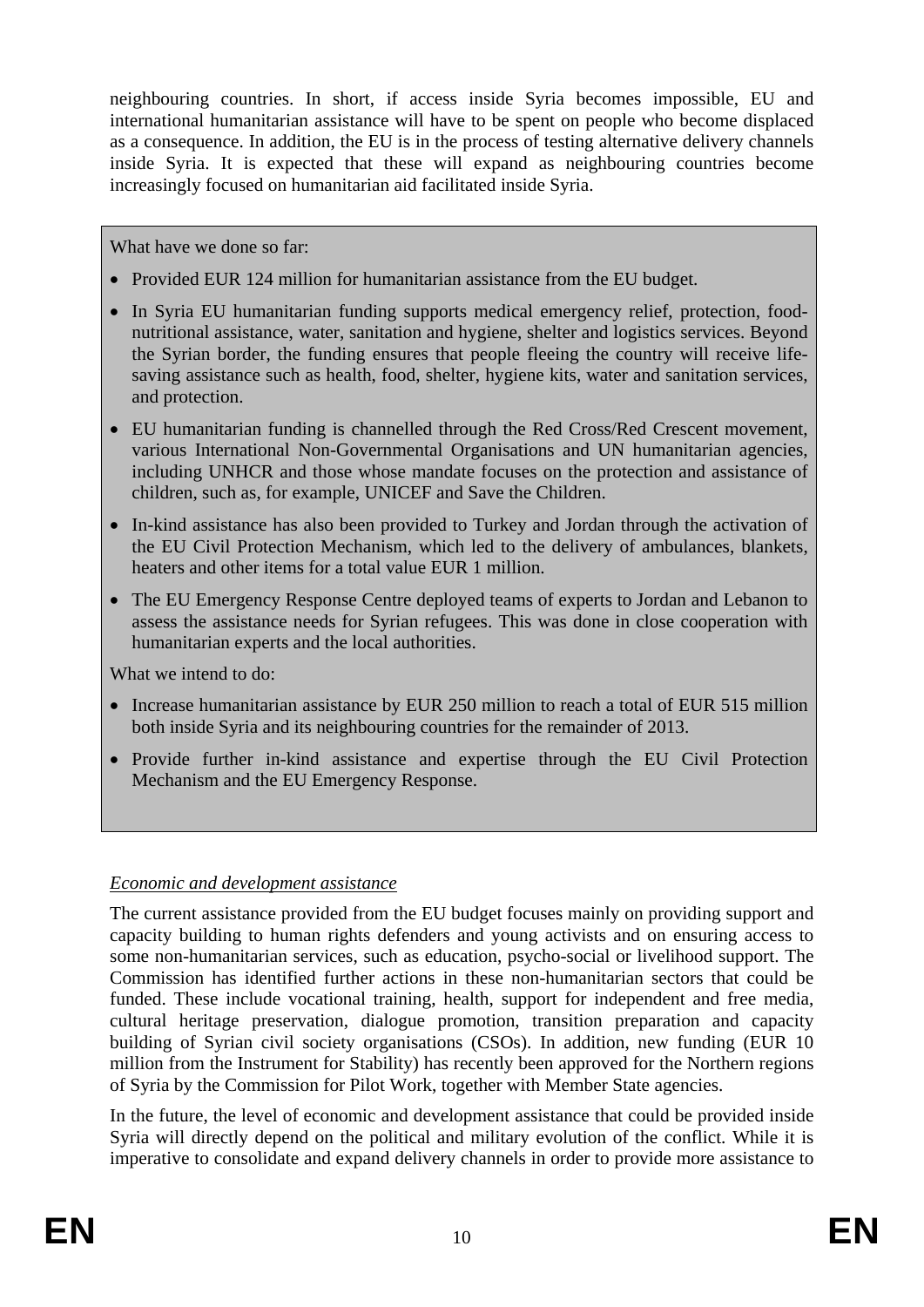the civilian population as quickly as possible, donor efforts may be significantly hampered or even halted by hostilities between the conflicting parties. Under the present circumstances, implementing modalities remain the major challenge as it is crucial to carefully monitor who receives assistance, as such assistance could be misused to fuel the conflict.

Different options for channelling more non-humanitarian economic and development assistance that could address the needs of the population are being assessed. Following the European Council conclusions of  $13/14$  December 2012<sup>1</sup>, other channels of support for the Syrian population are being explored through the recently created Local Administration Councils in opposition-held areas in northern Syria.

What have we done so far:

- Provided EUR 53 million for economic and development assistance from the EU budget, including the examples below.
- Launched two projects implemented by the United Nations Relief and Works Agency that are underway inside Syria (EUR 10 million) principally targeting Palestine refugees but also supporting the Syrian population. The first (EUR 7.3 million), aims to provide skills to young people and to ensure their participation in their local communities by offering them the chance to start local development initiatives that help mitigate the impact of the crisis. The second (EUR 2.7 million) provides social assistance to the most vulnerable households which have been affected by increases in prices of food and other basic services as a consequence of the crisis.
- Worked with UNICEF (EUR 5.7 million) to assist vulnerable and displaced children to access education in Syria.
- Implemented other projects through Non-Governmental Organisations aimed at building the capacities of Syrian civil society actors to implement small scale projects inside Syria. Support for human rights (support for human rights defenders, monitoring human rights violations), and for the media sector is also being provided by the Commission.

What we intend to do:

- Scale up the support already provided to address the growing needs inside Syria, in addition to the humanitarian assistance delivered, and through all potential channels.
- Provide additional support to NGOs for the provision of basic services including health, education, and support for independent media.
- Provide additional support to UN for basic services including health, education and cultural heritage protection.
- Provide support to opposition entities to coordinate assistance to the civilian population more effectively. Assist local councils to restore and maintain essential basic services such as, for example, health, electricity, garbage collection or agricultural inputs.

 $\mathbf{1}$ 

<sup>1</sup> Calling "to work on all options to support and help the opposition and to enable greater support for the protection of civilians".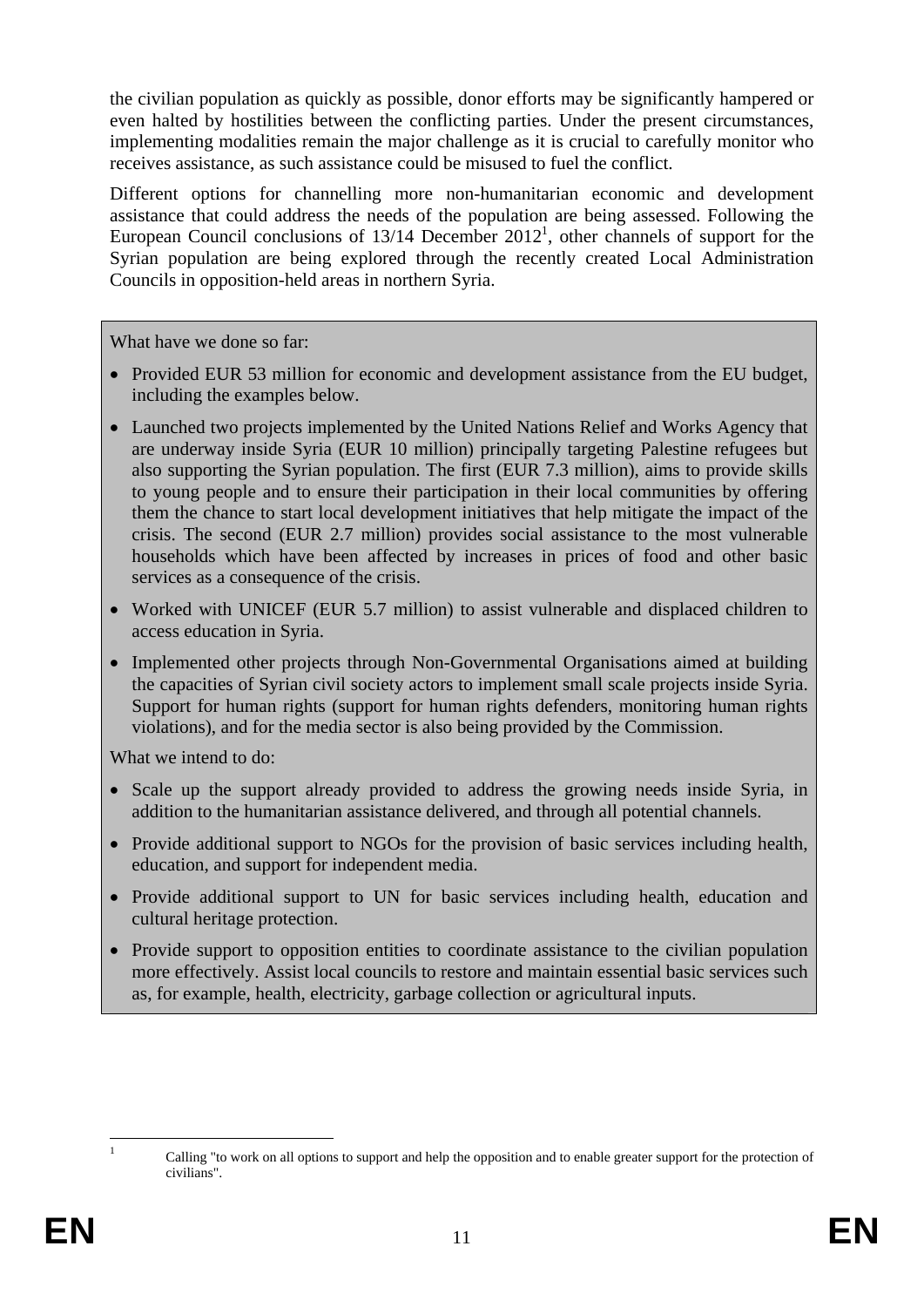### **2.2. Lebanon**

In no other country are the risks of Syria's conflict leaking across its border higher than in Lebanon. Lebanon's border has remained fully open for all refugees, who now number over 513,000. The country is facing a dramatic refugee crisis, now at over 10% of the Lebanese population and set to increase to 25% by the end of the year. 70% of the refugees are women and children. The authorities alone are unable to cope with a crisis that is having wide-ranging humanitarian as well as political, security and socio-economic consequences.

What have we done so far:

- Provided a total of EUR 113 million for assistance (both humanitarian and nonhumanitarian) from the EU budget.
- Humanitarian assistance focuses on the registration of refugees, health activities (including emergency health care for people with injuries), food assistance, the distribution of non-food items (tents, mattresses, blankets, heaters, etc.), the provision of shelter, water and sanitation activities, legal assistance and logistics.
- Launched various projects supporting UNHCR, UNICEF, UNWRA, CSOs and the Government of Lebanon - EUR 45 million to address the medium and longer term needs – including educational support and reconstruction and rehabilitation – of Syrian refugees.

What we intend to do:

- Further increase humanitarian assistance out of the additional EUR 250 million. A tranche of EUR 20 million will be implemented by the end of July.
- Launch a EUR 40 million initiative with a view to continuing support for activities in the fields of education, reconstruction and rehabilitation, and to support the government's coordination efforts.
- Deploy a EU Military Expert at the EU Delegation to advise on security issues and give support to the Lebanese Armed Forces.
- Reorient on-going programmes (for a total of up to EUR 75 million) in the fields of education, reconstruction and rehabilitation as well as livelihood creation, in order to take into account the consequences of the Syrian crisis.

The situation poses an increased risk to an already vulnerable political and macroeconomic situation. In January 2013, the government of Lebanon and the UNHCR estimated the total annual cost of hosting refugees at more than USD700 million. While the impact of the Syrian crisis on overall economic activity has been mixed, it is clear that the Lebanese budget will suffer. The current proposal for a 2013 draft budget foresees a deficit of USD3.5 billion.

Furthermore, the on-going political uncertainty coupled with growing polarisation has put Lebanon's official policy of dissociation at risk. Sectarian violence in Northern Lebanon, heavy cross-border clashes and repeated violations of Lebanon's territorial integrity move the country in a dangerous direction.

Since the beginning of the crisis, EU support for Lebanon totals EUR 113 million. However, the increasing deterioration of the situation calls for an additional exceptional EU response encompassing short-term and long-term measures to stabilise Lebanon. It is imperative to shield the country from the efforts of some of the local and regional actors to wage the Syrian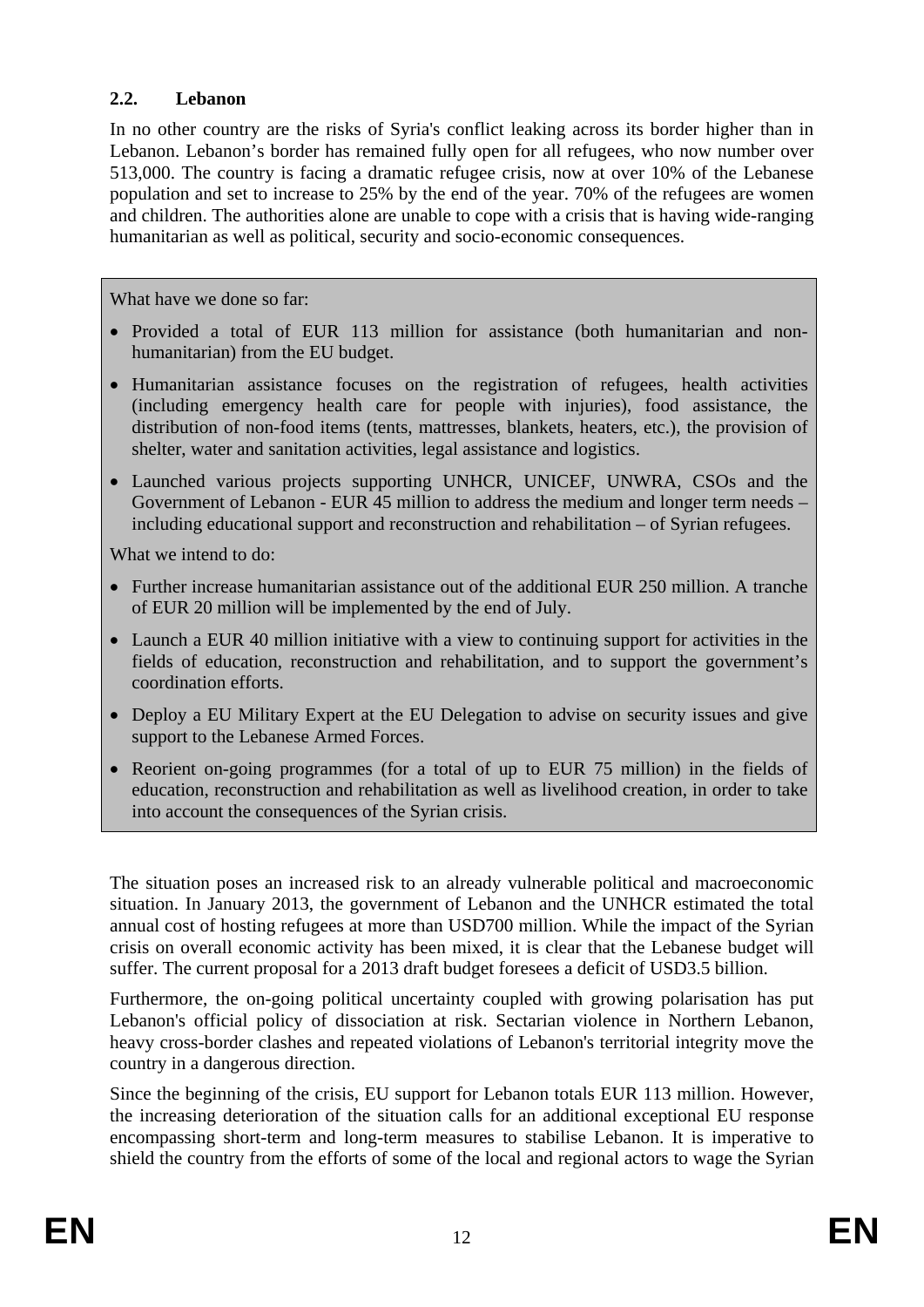struggle on Lebanese soil. Conflict mitigation must be at the core of the EU response. The efforts to form a government and get down to real business including the management of the refugee flow must be supported in order to avoid a dangerous political vacuum. The postponement of the elections and the extension of the Parliament's mandate by 17 months risk exposing Lebanon's democratic deficit and widening sectarian polarisation.

Strengthening the capacity of the Lebanese authorities to deal with the crisis, including by supporting social infrastructure, and strengthening inter-ministerial as well as donor coordination must also be pursued in the context of the comprehensive assistance package we are implementing. At the same time, humanitarian assistance will need to be stepped up to address the growing needs of the refugee population. EU assistance is being readjusted to focus on education and health as well as on the vulnerable groups, including Palestinian refugees from Syria. The possibility of building refugee camps recently aired by the Lebanese authorities must also be taken into account, including the inevitable security risks it poses. It is important to explore all the options when addressing Lebanon's problems, including the involvement of the international financial institutions.

A comprehensive EU response must also include support for the Lebanese Armed Forces (LAF). LAF is a key pillar of the security apparatus of Lebanon but it operates in the absence of government/military defence strategy. LAF is well-respected and as it is cross confessional in structure, it is perceived as being impartial and neutral. Further dialogue and cooperation is needed to strengthen the capabilities of LAF as an impartial provider of security in Lebanon.

# **2.3. Jordan**

Despite an increasingly difficult macro-economic situation, Jordan has played a vital role in providing support to the ever-growing number of refugees fleeing the atrocities (over 472,000 registered or in the process of being registered with the UNHCR by early June).

What have we done so far:

- Provided EUR 87 million for assistance (both humanitarian and non-humanitarian) from the EU budget.
- Humanitarian assistance focuses on health activities (including emergency health care for war wounded people), food assistance, the distribution of non-food items (tents, mattresses, blankets, heaters, etc.), the provision of shelter, water and sanitation activities, psychosocial and protection.
- Launched various projects supporting UNICEF and UNESCO EUR 20.9 million to provide access to formal and informal education and other services for vulnerable Syrians, particularly children, as well as host communities.

What we intend to do:

- Further increase humanitarian assistance out of the additional EUR 250 million. A tranche of EUR 20 million will be implemented by the end of July.
- Increase support for host communities in the north of Jordan and provide leadership in the coordination of international assistance for these communities.
- Provide EUR 25 million for economic and development assistance EUR 20.4 million in budget support to the Jordanian authorities to assist with the cost of providing education to Syrian refugee children in Jordanian towns and cities particularly affected by the refugee crisis and a further EUR 4.6 million to UNICEF. Mobilise a further tranche of EUR 25 million in a second stage.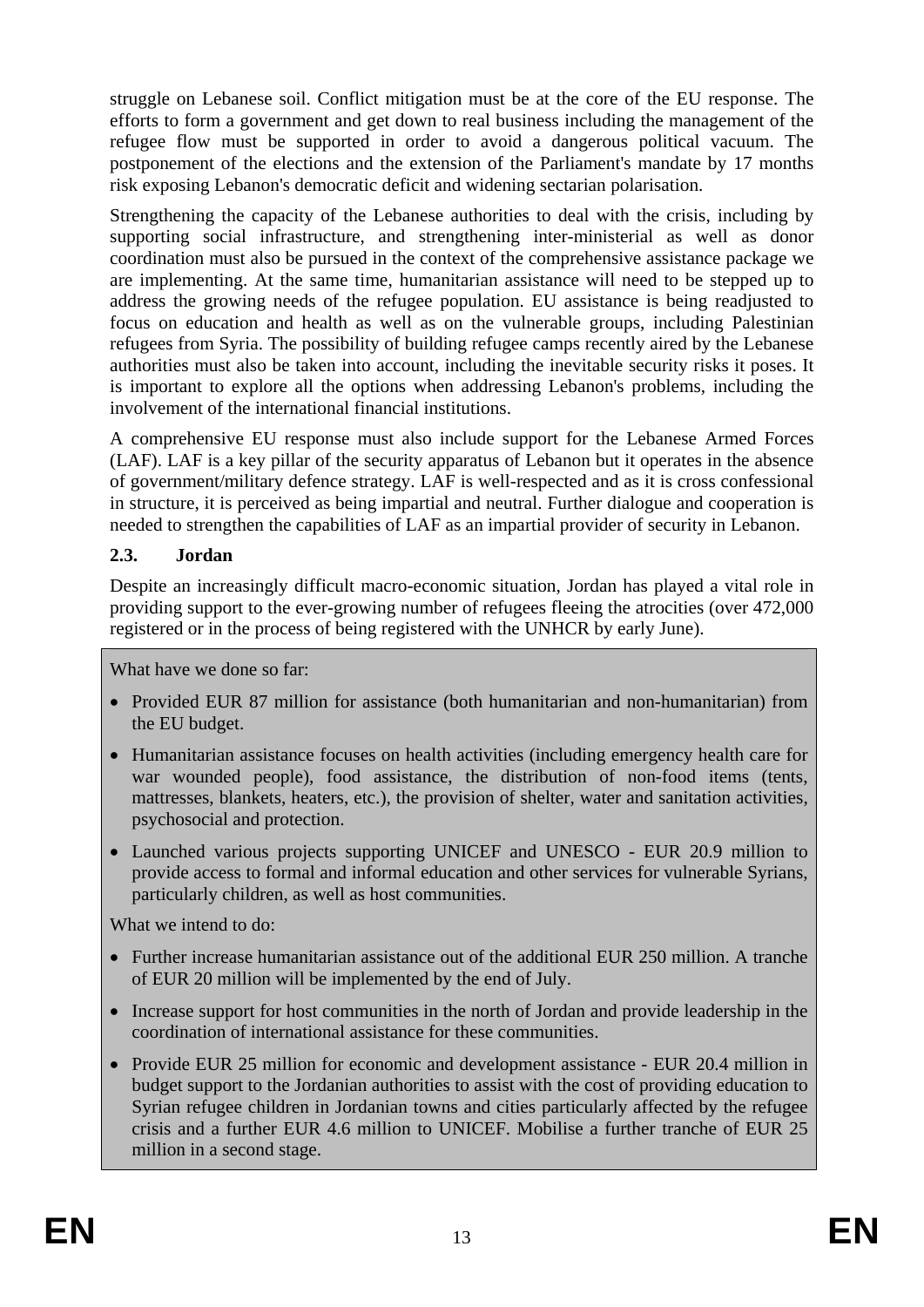The government has, thus far, based its cost estimates for 2013 on a total number of 660,000 refugees. Estimates are that the total cost of supporting this number of refugees for the government budget and international organisations would be USD1.4 billion.

Jordan has faced worsening economic conditions since 2011 due to the regional turmoil and the weaker regional and global economic environment. Since the outbreak of the Syrian conflict, the cost of hosting Syrian refugees is estimated to have exceeded EUR 600 million (about 3% of GDP). Under the pressure of a sharp drop of international reserves in the first half of 2012, the Jordanian authorities have agreed on a USD2 billion, 36-month Stand-By Arrangement with the IMF.

Since the beginning of the crisis, EU support to Jordan totals EUR 87 million. There is a clear need for further support. Beyond the indispensable additional humanitarian aid from the EU budget estimated in the range of EUR 50-75 million, the EU response to Jordan's plea for aid should be notably provided through sectoral budget support by topping up existing programmes, especially in the field of education.

In addition, the Council and Parliament are strongly encouraged to take a decision on the Commission's proposal to grant EUR 180 million Macro-Financial Assistance to Jordan, which will also contribute to alleviating Jordan's economic problems.

# **2.4. Turkey**

Since the beginning of the crisis, Turkey had welcomed into its 17 reception centres more than 380,000 Syrian refugees, in addition to the many others (370,000 according to some estimates) who have entered Turkish territory without being immediately registered in the camps and who are currently residing in various cities in the country. The UNHCR has suggested that up to 1 million refugees could be present in Turkey by the end of 2013. Turkey has announced the construction of 5 new camps with a total additional capacity of 60,000, one of which will host Syriacs (Christians). The Turkish authorities have offered commendably high-quality reception centres and are providing adequate humanitarian assistance.

Turkey has needed to carry a significant financial burden of approximately EUR 600 million to date, with little support from the international community. The EU has pledged an overall package of EUR 27 million, notably to support UNHCR and local organisations and communities to deal with the refugees. The authorities have had to deal with increasing pressures on and tensions within the local community (concerning *inter alia* access to health and education services). These tensions may increase following the entry into force of the new Law on Foreigners and International Protection, which should eventually open up the way for refugees to seek work on the open market. In addition, and notably following the bombing attack in Reyhanli in the southern Province of Hatay where over 50 people were killed, the Turkish population in general is concerned about Turkey's exposure to the Syria crisis. Further Turkish registration of and access for international NGOs could allow greater resources to reach Turkey.

# **2.5. Iraq**

By early June, Iraq had welcomed approximately 158,000 refugees, the majority of them in the north of the country (Kurdistan Region). The emergency response to refugees' humanitarian needs is currently manageable with support being provided by the Iraqi Ministry of Migration and Displacement in collaboration with UNHCR and other UN agencies. The Iraqi border in the Anbar Governorate has been closed most of the time and a limited number of persons are allowed to cross daily. The main border point between Syria and the Kurdish Region of Iraq is closed since May 2013.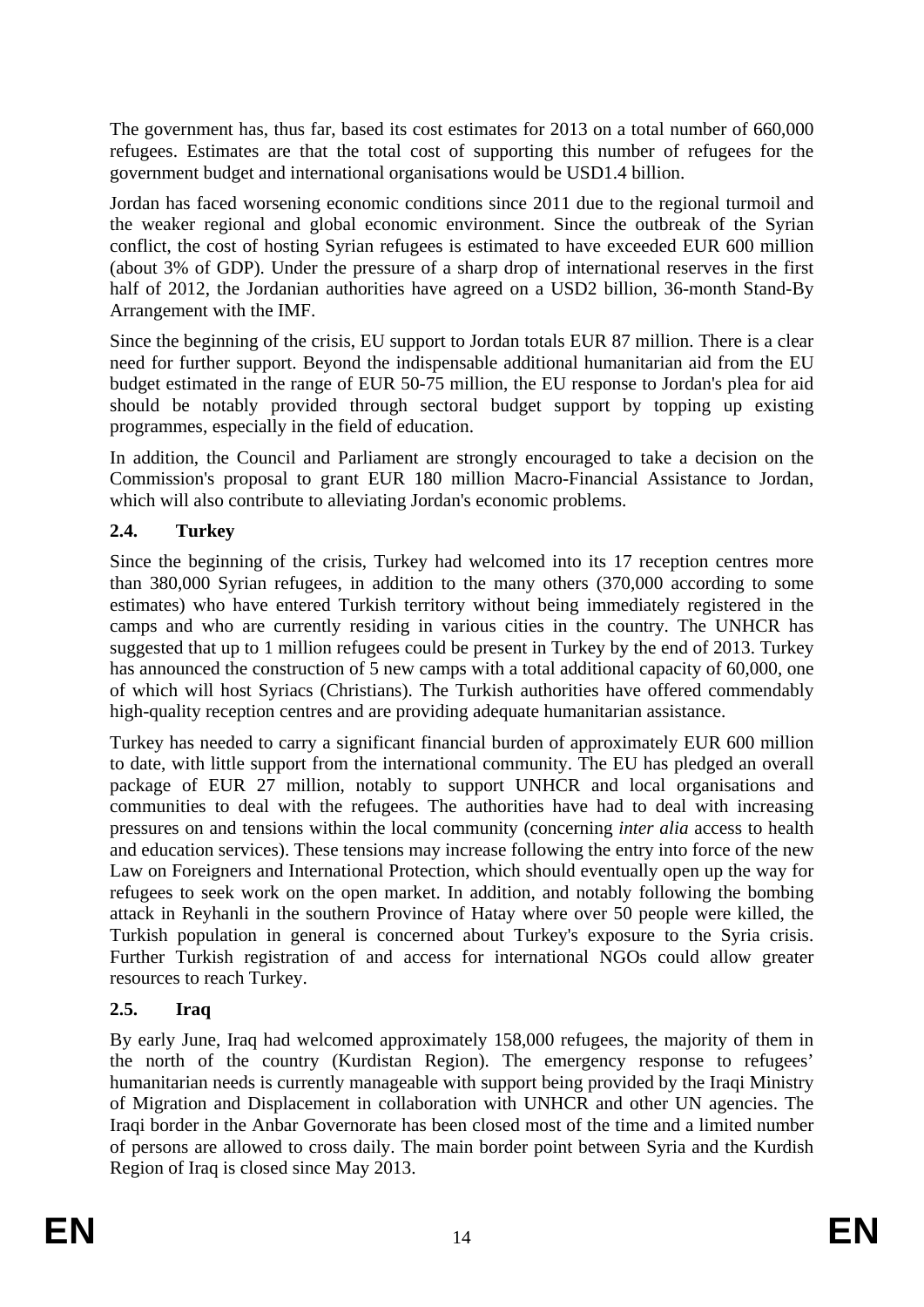Iraq has been facing a serious political crisis. Sectarian tensions are on the increase, which is a cause for concern in a country where political life is based on a fragile ethno/sectarian balance. Iraq's post-2003 political process is at risk of being derailed.

The internal situation is aggravated by serious political and security spill-over effects from the Syrian crisis. There are confirmed links between Al Qaeda in Iraq – responsible for most of the terrorist attacks - and radical elements in Syria, notably Jabhat al-Nusra.

Conversely, an escalating crisis in Iraq, a country that has re-appeared as the fault line between the Shia and Sunni worlds, would have very significant regional ramifications. The EU should therefore enhance its contacts with the Iraqi authorities and representatives from all political parties in order to provide support for any local initiative conducive to more stability.

# **3. CONCLUSIONS**

The situation in Syria is the most dramatic humanitarian situation facing the world today. The EU has a humanitarian and moral duty to assist people in need. This is why the Commission and the High Representative have made a commitment to mobilise a significant aid package. The Commission will allocate an additional EUR 400 million from this year's budget to humanitarian and economic and development needs in Syria and the neighbouring region, particularly Jordan and Lebanon, bringing the overall contribution of the EU to over EUR 1.25 billion thus far.

However, the severity of the crisis and human suffering in Syria and the neighbouring countries cannot be solved with extra money. This is why it is crucial to rapidly find a lasting political solution, which guarantees a halt to the violence and leads to an inclusive transitional government. This can only be reached through dialogue. Helping to reach this political solution lies at the heart of the EU's action and underpins the comprehensive approach presented in this joint Communication.

The EU's political and financial support is both immediate and for the long haul. This Communication underlines the EU's determination to support those who aspire to peace and democracy in the region and to alleviate the suffering and misery of those caused by the conflict. The EU is well-placed to make a decisive contribution by bringing together the instruments and policies at its disposal. At the same time, given the increasing regional instability and the growing humanitarian needs, this Communication is also a call to other donors to redouble their efforts to respond to the crisis.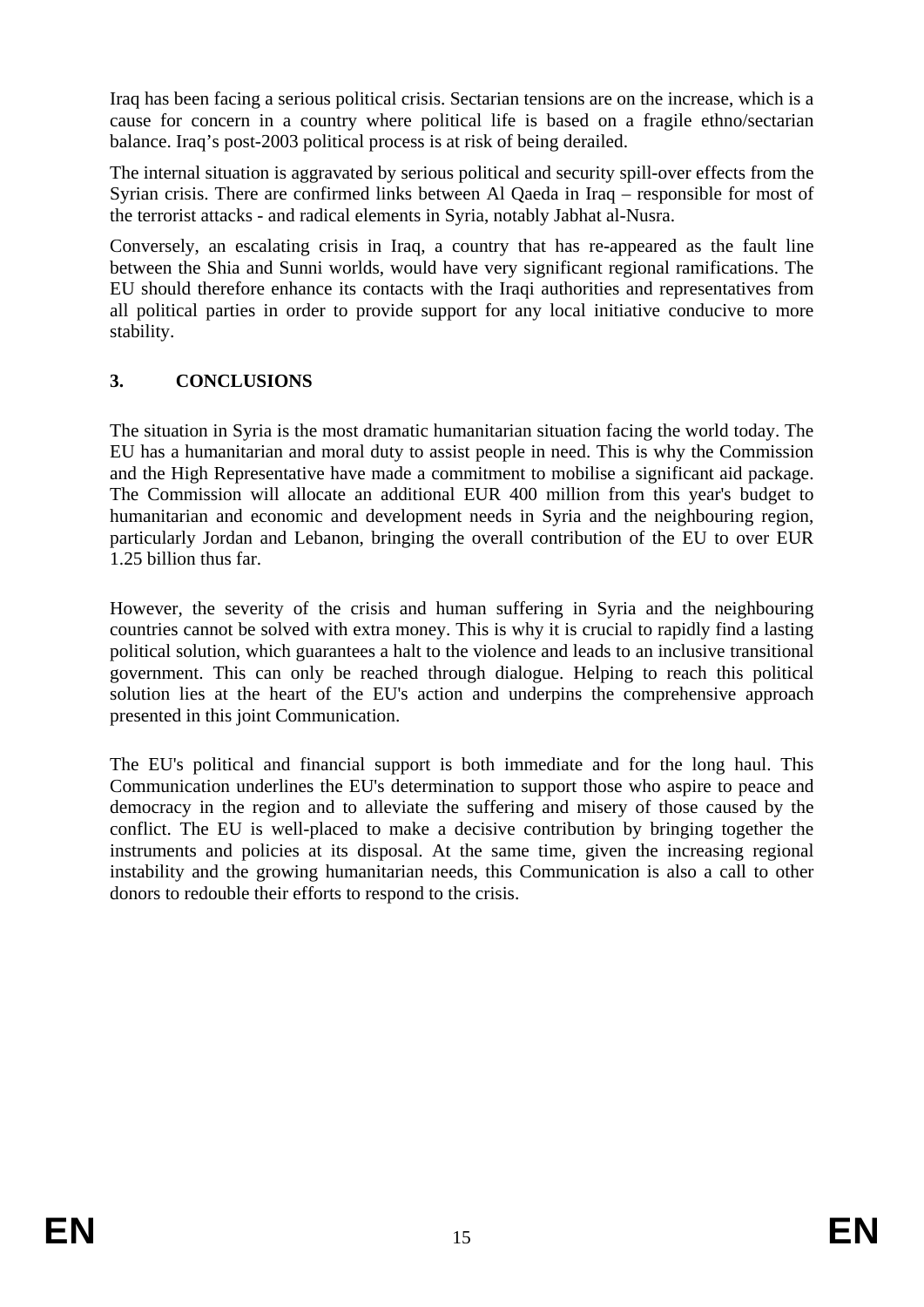#### Annex 1

#### EU total funding in response to the Syria crisis (as of 11/06/13)

| Type of assistance                                                                     | <b>Assistance already provided</b> |        |         |               |             | <b>Total</b> | <b>Additional</b> | <b>GRAND</b> |              |
|----------------------------------------------------------------------------------------|------------------------------------|--------|---------|---------------|-------------|--------------|-------------------|--------------|--------------|
|                                                                                        | <b>Syria</b>                       | Jordan | Lebanon | <b>Turkey</b> | <b>Iraq</b> | Regional     |                   | assistance   | <b>TOTAL</b> |
| <b>EU Humanitarian assistance</b>                                                      | 124                                | 63     | 66      | 6             | 6           | $\theta$     | 265               |              |              |
| EU Non humanitarian assistance (economic,<br>development and stabilisation assistance) | 53                                 | 24     | 48      | 22            | 7           | 21           | 175               | 400          | 840          |
| <b>GRAND TOTAL EU Budget</b>                                                           | 178                                | 87     | 113     | 27            | 14          | 21           | 440               | 400          | 840          |
| Percentage                                                                             | 40%                                | 20%    | 26%     | 6%            | 3%          | $5\%$        |                   |              |              |
| EU<br><b>Member</b><br>contribution<br>States'<br>(humanitarian assistance)            |                                    |        |         |               |             |              | 413               |              | 413          |
| <b>GRAND TOTAL EU (EU budget + Member</b><br>States)                                   |                                    |        |         |               |             |              | 853               | 400          | 1,253        |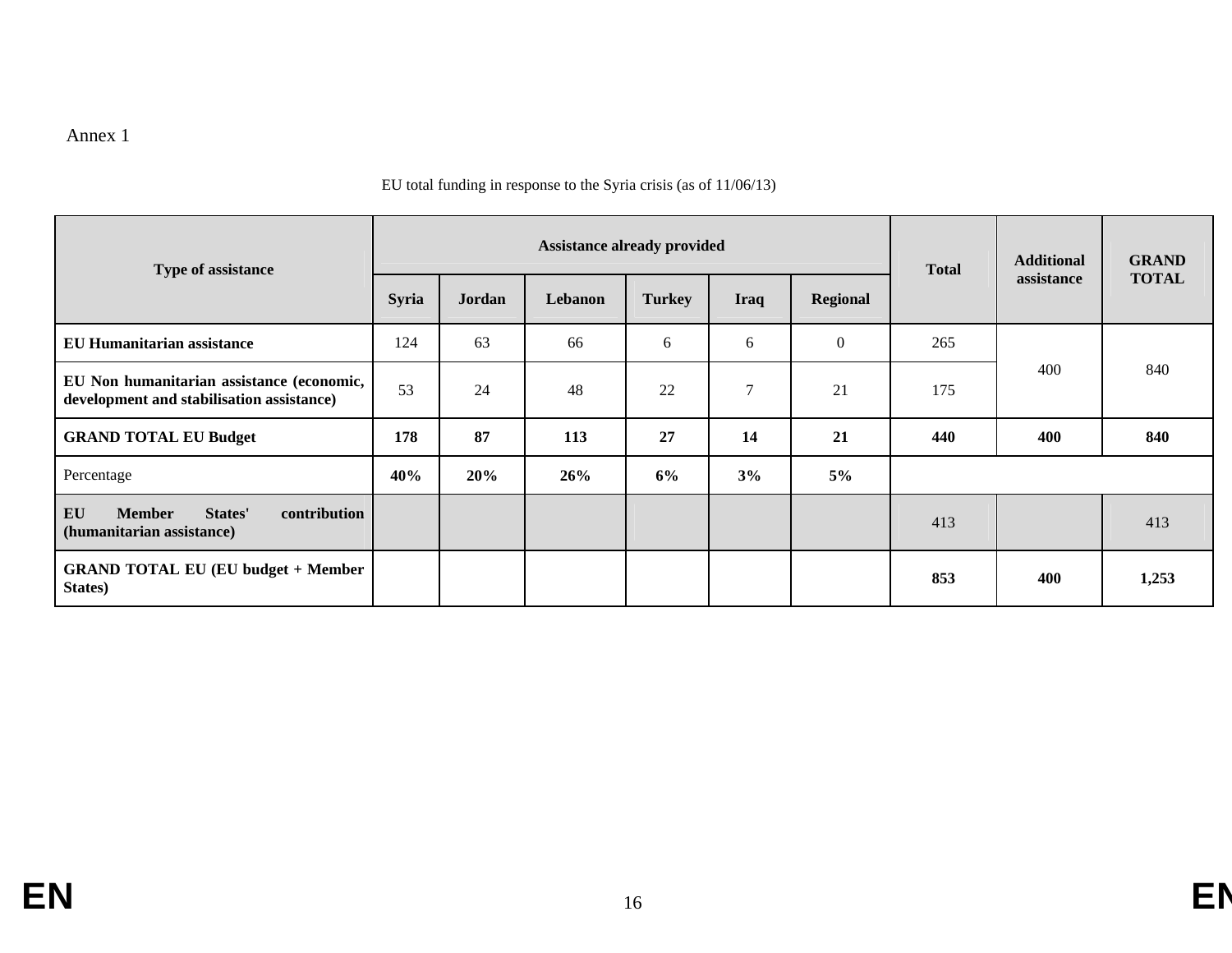Annex 2

# **FINANCIAL STATEMENT FOR PROPOSALS**

#### **1. FRAMEWORK OF THE PROPOSAL/INITIATIVE**

#### **1.1 Title of the proposal/initiative**

Joint Communication from the Commission and the High Representative for Foreign and Security Policy: "Towards a comprehensive EU approach to the Syrian crisis"

### 1.2. Policy area(s) concerned in the ABM/ABB structure<sup>2</sup>

External Relations

#### **1.3. Nature of the proposal/initiative**

 $\Box$  The proposal/initiative relates to **a new action** 

 $\Box$  The proposal/initiative relates to **a new action following a pilot project/preparatory action**<sup>3</sup>

X The proposal/initiative relates to **the extension of an existing action**

The proposal/initiative relates to **an action redirected towards a new action**

#### **1.4. Objectives**

*1.4.1. The Commission's multiannual strategic objective(s) targeted by the proposal/initiative* 

Europe in the World: pulling our weight on the global stage

*1.4.2. Specific objective(s) and ABM/ABB activity(ies) concerned* 

ABM/ABB activity (ies) concerned:

19.08 European Neighbourhood Policy and relations with Russia

23.02 Humanitarian aid

Specific objectives relating to the ABM activity – 19.08

1. Furthering the conditions for close co-operation between the EU and its neighbours and for regional and multilateral integration;

2. Supporting EU neighbours economic and sector reforms and promote further integration with the EU and among neighbouring countries themselves;

3. Promoting democracy, human rights and rule of law and contribute to conflict resolution in the EU's neighbourhood.

Specific objectives relating to the ABM activity – 23.02

1. Ensure rapid, effective and needs-based delivery of EU relief assistance and humanitarian aid to people faced with the immediate consequences of natural and man-made disasters and provide assistance to victims of protracted crises.

 $\frac{1}{2}$ ABM: Activity-Based Management – ABB: Activity-Based Budgeting.

<sup>3</sup> As referred to in Article 49(6)(a) or (b) of the Financial Regulation.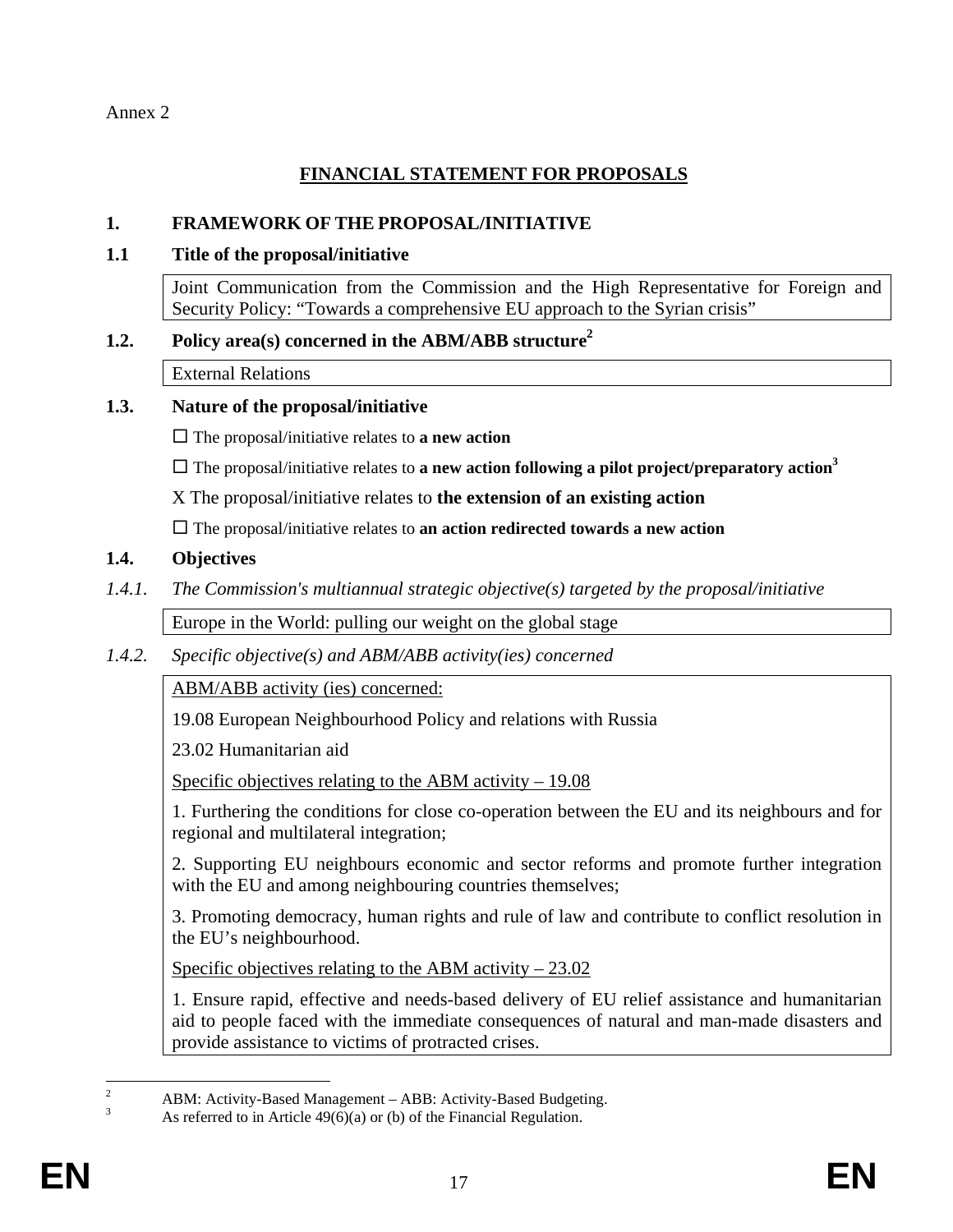### **1.5. Duration and financial impact**

### x Proposal/initiative of **limited duration**

- x Proposal/initiative in effect in 2013
- x Financial impact in 2013

# Proposal/initiative of **unlimited duration**

- Implementation with a start-up period from YYYY to YYYY,
- followed by full-scale operation.

# **1.6.** Management mode(s) planned for the 2013 budget<sup>4</sup>

- x **Centralised direct management** by the Commission
- x **Centralised indirect management** with the delegation of implementation tasks to:
- x executive agencies
- $\Box$  bodies set up by the Communities<sup>5</sup>
- x national public-sector bodies/bodies with public-service mission
- x persons entrusted with the implementation of specific actions pursuant to Title V of the Treaty on European Union and identified in the relevant basic act within the meaning of Article 49 of the Financial Regulation

□ **Shared management** with the Member States

x **Decentralised management** with third countries

x **Joint management** with international organisations

# **2. MANAGEMENT MEASURES**

# **2.1. Monitoring and reporting rules**

*Specify frequency and conditions.* 

The monitoring and reporting rules as laid down in the relevant legal bases will be applied.

# **2.2. Management and control system**

### *2.2.1. Risk(s) identified*

1) The lack of political and administrative stability in partner countries may lead to difficulties in designing programmes, delays in disbursing funds and loss of effectiveness;

2) The lack of circulation of information may hamper the resolution of problematic issues related to aid management.

 $\frac{1}{4}$  Details of management modes and references to the Financial Regulation may be found on the BudgWeb site: [http://www.cc.cec/budg/man/budgmanag/budgmanag\\_en.html](http://www.cc.cec/budg/man/budgmanag/budgmanag_en.html)<br>5 As referred to in Article 185 of the Einencial Pequlation

As referred to in Article 185 of the Financial Regulation.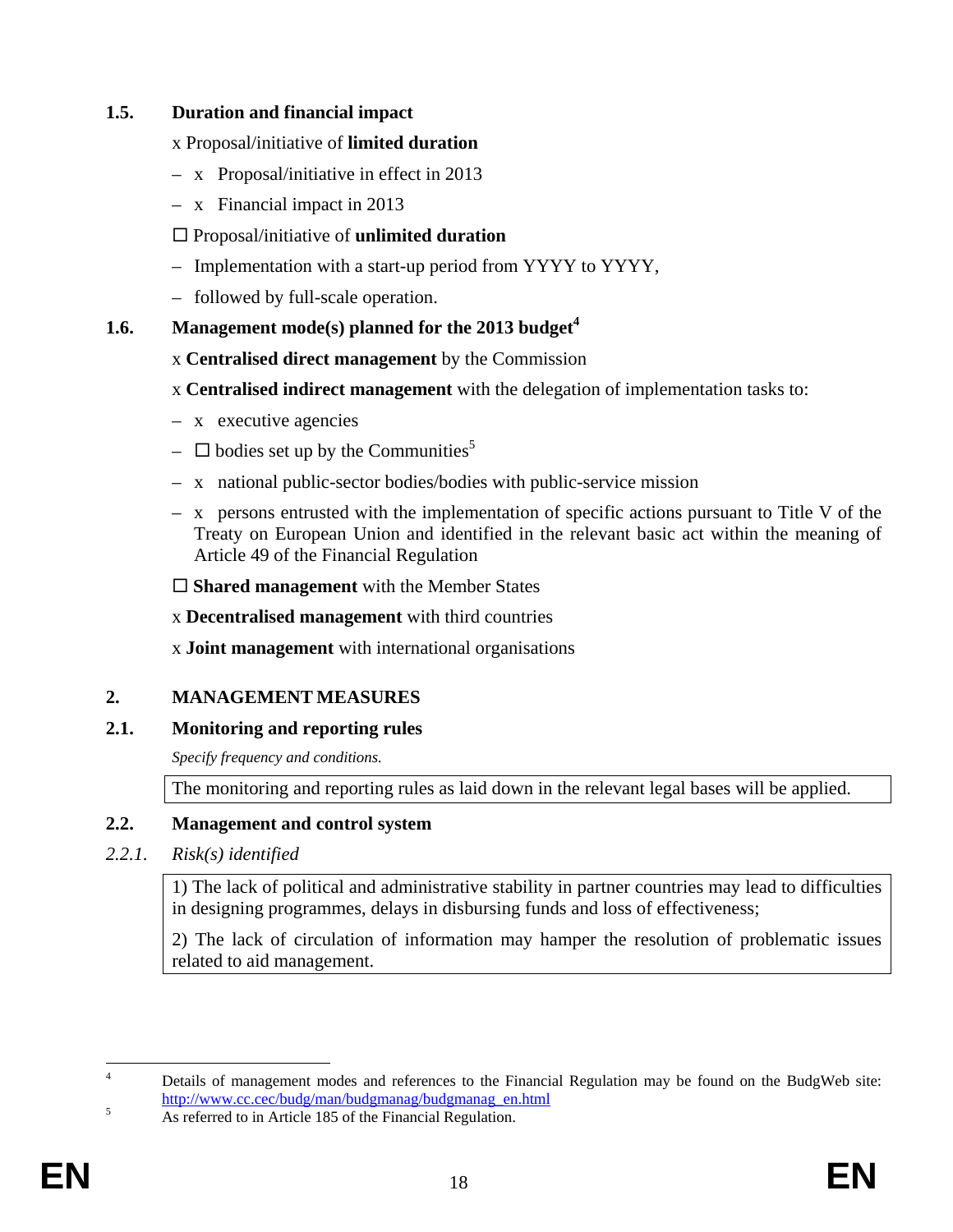### *2.2.2. Control method(s) envisaged*

The control methods envisaged comply with the internal control standards of the Commission as set out in the Management Plans of the relevant services.

In the area of humanitarian aid, there is an effective control system based on the use of external experts undertaking ex-ante assesments of projects and monitoring, as well as evaluations. The humanitarian projects are subject to external audit.

#### **2.3. Measures to prevent fraud and irregularities**

*Specify existing or envisaged prevention and protection measures.* 

The protection of the European Union's financial interests and the fight against fraud and irregularities form an integral part of the relevant legal bases. Administrative monitoring of contracts and payments will be the responsibility of the relevant Authorising Officer, whereas for humanitarian aid the responsibilty lies with the Headquarters assited by the ECHO experts in the field. Particular attention will be paid to the nature of expenditure (eligibility of expenditure), to respect for budgets (actual expenditure) and to verify supporting information and relevant documentation (evidence of expenditure).

# **3. ESTIMATED FINANCIAL IMPACT OF THE PROPOSAL/INITIATIVE**

#### **3.1. Heading(s) of the multiannual financial framework and expenditure budget line(s) affected**

• Existing expenditure budget lines

In order of multiannual financial framework headings and budget lines.

| Heading of                            | Budget line                                                   | Type of<br>expenditure | Contribution                           |                                             |                                                                                                  |                                                                               |  |
|---------------------------------------|---------------------------------------------------------------|------------------------|----------------------------------------|---------------------------------------------|--------------------------------------------------------------------------------------------------|-------------------------------------------------------------------------------|--|
| multiannual<br>financial<br>framework | Number<br>$\cdots$                                            | DA/NDA<br>(6)          | from<br>EFTA <sup>7</sup><br>countries | from<br>candidate<br>countries <sup>8</sup> | from third<br>countries<br>N <sub>O</sub><br>NO <sub>1</sub><br>N <sub>O</sub><br>N <sub>O</sub> | within the meaning<br>of Article $21(2)(b)$<br>of the Financial<br>Regulation |  |
| 23.02.01                              | HUMA-Humanitarian aid                                         | DA                     | <b>NO</b>                              |                                             |                                                                                                  | N <sub>O</sub>                                                                |  |
| 19.08.01                              | ENPI - Financial cooperation with<br>Mediterranean countries  | DA                     | N <sub>O</sub>                         |                                             |                                                                                                  | N <sub>O</sub>                                                                |  |
| 19.04.01                              | EIDHR - European Instrument for<br>Democracy and human rights | DA                     | N <sub>O</sub>                         | <b>NO</b>                                   | N <sub>O</sub>                                                                                   | N <sub>O</sub>                                                                |  |

 6 DA= Differentiated appropriations / DNA= Non-Differentiated Appropriations 7

EFTA: European Free Trade Association.

<sup>8</sup> Candidate countries and, where applicable, potential candidate countries from the Western Balkans.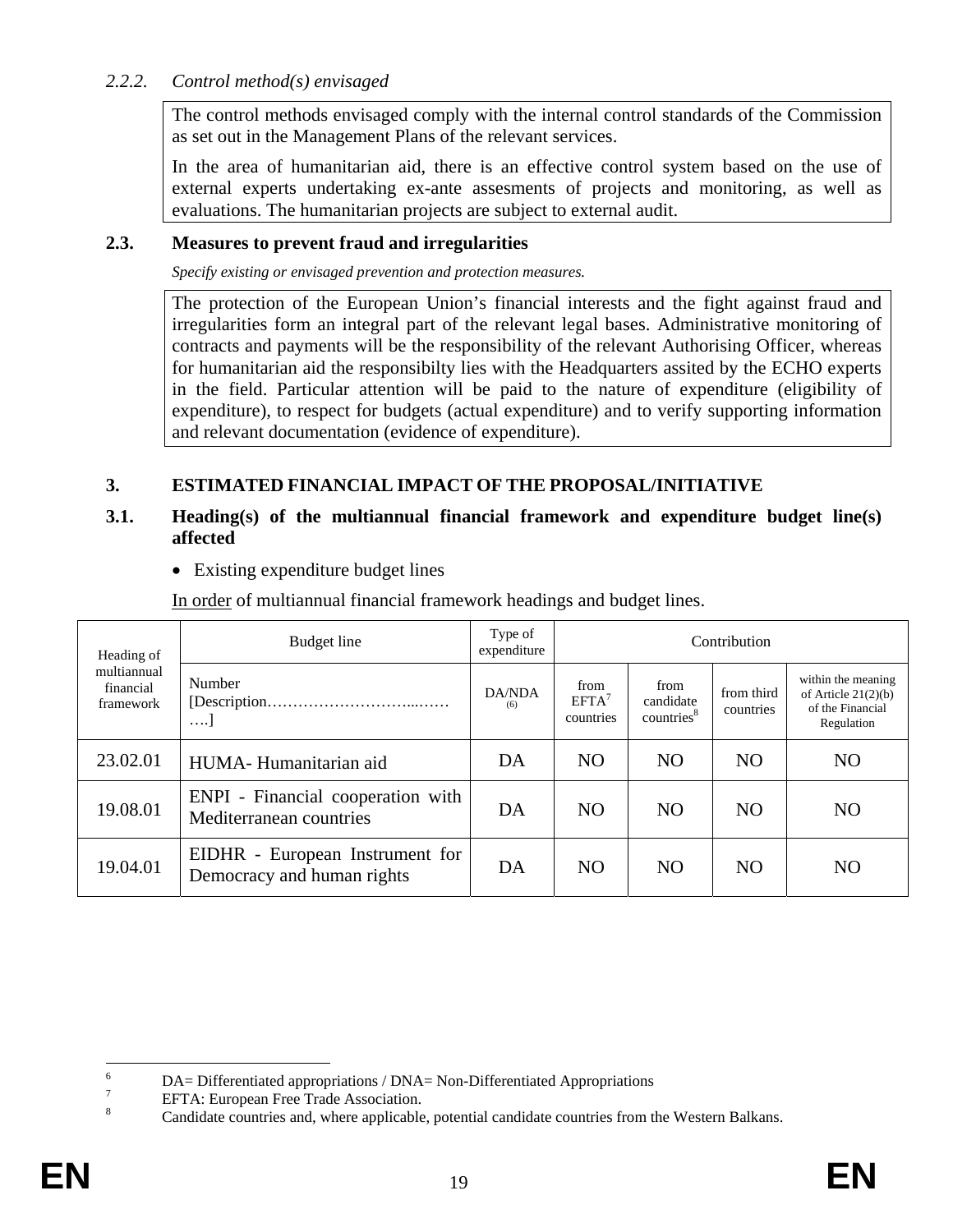# 3.2. Estimated impact on expenditure EUR million (to 3 decimal places)

*Summary* 

|                                                                                                 | <b>Estimated Impact on Expenditure</b> |                                       |         |                |  |  |  |
|-------------------------------------------------------------------------------------------------|----------------------------------------|---------------------------------------|---------|----------------|--|--|--|
| <b>Heading of multiannual financial</b><br>framework                                            |                                        | <b>Heading 4 - External Relations</b> |         |                |  |  |  |
|                                                                                                 |                                        |                                       | 2013    | 2014           |  |  |  |
| <b>Operational Appropriations</b>                                                               |                                        |                                       |         |                |  |  |  |
|                                                                                                 |                                        |                                       |         |                |  |  |  |
| 23.02.01 - Humanitarian aid                                                                     | Commitments                            | (1)                                   | 250,000 |                |  |  |  |
|                                                                                                 | Payments                               | (2)                                   | 140,000 | 110,000        |  |  |  |
|                                                                                                 |                                        |                                       |         |                |  |  |  |
|                                                                                                 |                                        |                                       |         |                |  |  |  |
| 19.08.01 - ENPI Financial cooperation with<br><b>Mediterranean countries</b>                    | Commitments                            | (3)                                   | 145,000 |                |  |  |  |
|                                                                                                 | Payments                               | (4)                                   | 75,400  | 69,600         |  |  |  |
|                                                                                                 |                                        |                                       |         |                |  |  |  |
| 19.04.01 - EIDHR - European Instrument for<br>Democracy and human rights                        | Commitments                            | (5)                                   | 5,000   | ۰              |  |  |  |
|                                                                                                 | Payments                               | (6)                                   | 2,600   | 2,400          |  |  |  |
|                                                                                                 |                                        |                                       |         |                |  |  |  |
|                                                                                                 |                                        |                                       |         |                |  |  |  |
| <b>Total Operational Appropriations</b>                                                         | Commitments                            | $(1+3+5)$                             | 400,000 | $\blacksquare$ |  |  |  |
|                                                                                                 | Payments                               | $(2+4+6)$                             | 218,000 | 182,000        |  |  |  |
|                                                                                                 |                                        |                                       |         |                |  |  |  |
| Appropriations of an administrative nature financed from the envelope of<br>specific programmes |                                        |                                       |         |                |  |  |  |
|                                                                                                 |                                        |                                       |         |                |  |  |  |
| <b>Total Appropriations</b>                                                                     | Commitments                            | $(1+3+5)$                             | 400,000 |                |  |  |  |
|                                                                                                 | Payments                               | $(2+4+6)$                             | 218,000 | 182,000        |  |  |  |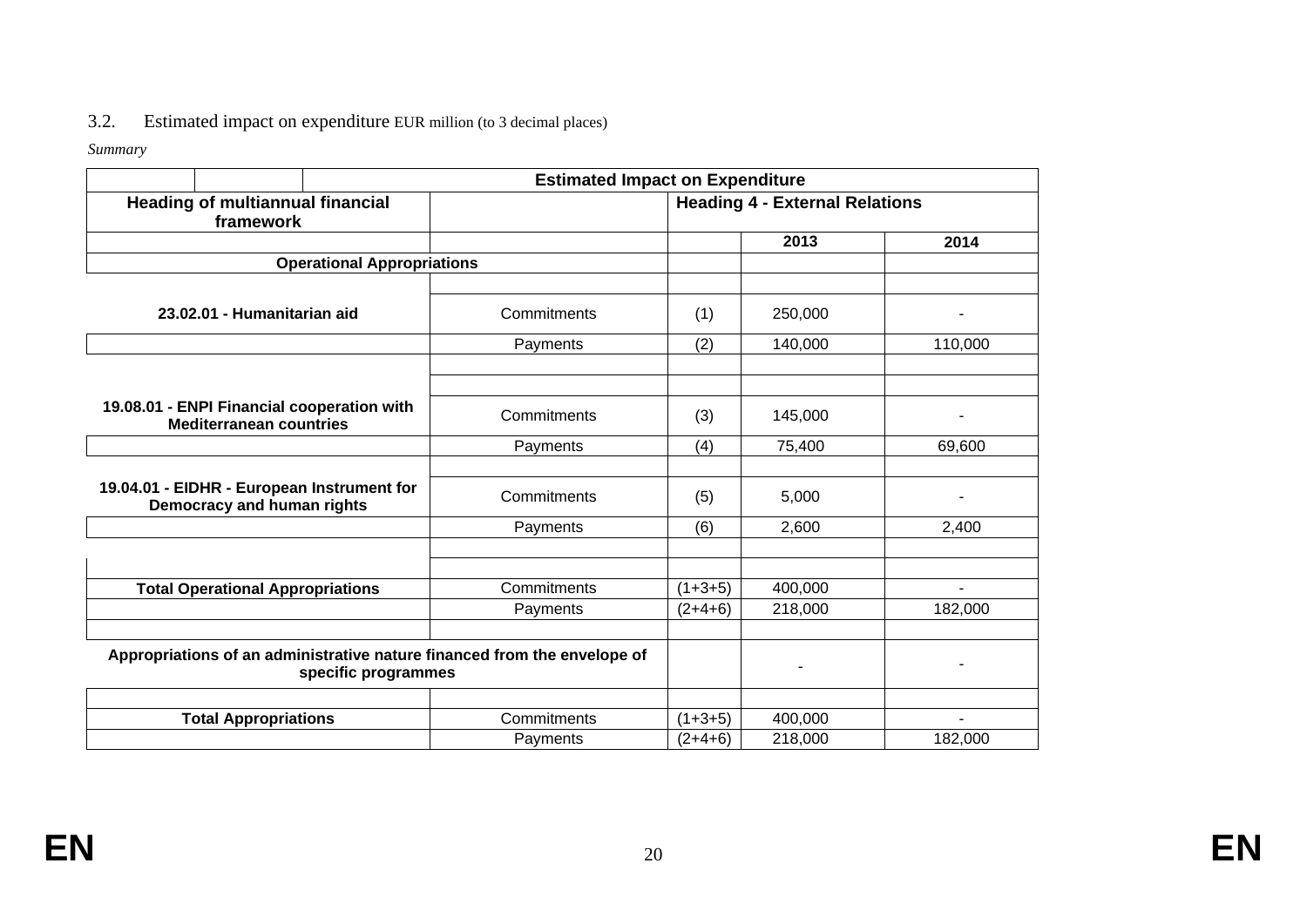#### *3.2.1. Estimated impact on appropriations of an administrative nature*

#### 3.2.1.1. Summary

- X The proposal/initiative does not require the use of additional administrative appropriations
- $\Box$  The proposal/initiative requires the use of administrative appropriations, as explained below:
- 3.2.1.2. Estimated requirements of human resources
	- X The proposal/initiative does not require the use of additional human resources
	- $\Box$  The proposal/initiative requires the use of human resources, as explained below:

#### *3.2.3. Compatibility with the current multiannual financial framework*

- X Proposal/initiative is compatible the current multiannual financial framework.
- X Proposal/initiative will entail reprogramming of the relevant heading in the multiannual financial framework.

The additional funding for the activities identified in this statement will be totally financed through redeployment and reprogramming of the envelopes of the external relations instruments which are part of Heading 4 of the Multi-annual financial framework, notably for the benefit of HUMA and ENPI in 2013.

The additional EUR 400 million will come from different external relations instruments of Heading 4 as described in the table below.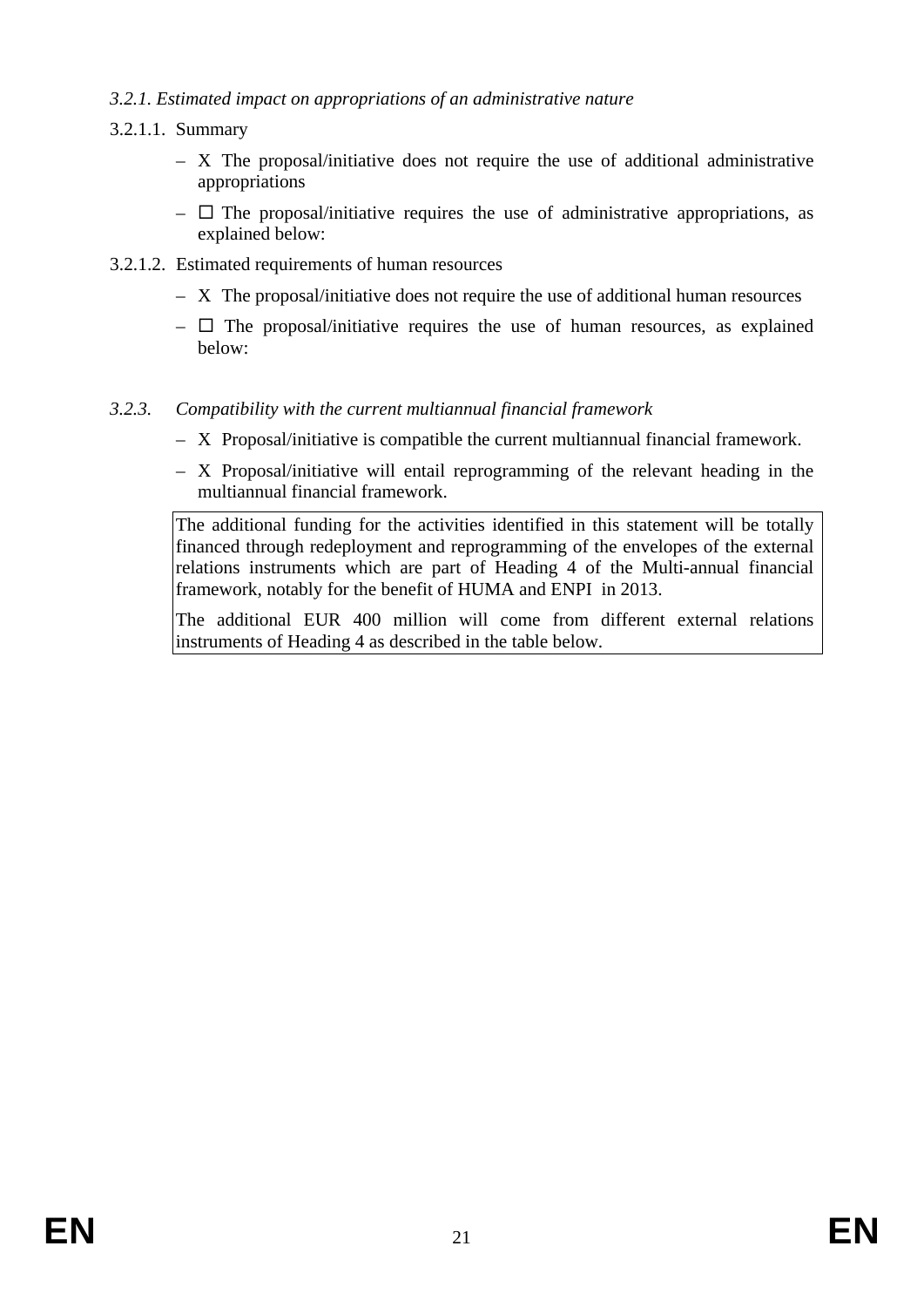| Redeployment and reprogramming of funds for the Syrian crisis from the 2013 budget |                       |                                                                               |                                                                                                                                         |  |                                                                  |        |  |  |
|------------------------------------------------------------------------------------|-----------------------|-------------------------------------------------------------------------------|-----------------------------------------------------------------------------------------------------------------------------------------|--|------------------------------------------------------------------|--------|--|--|
| <b>Instrument</b>                                                                  | <b>Budget Chapter</b> | <b>Commitments for</b><br>potential transfer<br>to HUMA 2302<br>(EUR million) | Payments for<br>Non-Humanitarian<br>potential transfer<br>to HUMA 23 02<br><b>Commitments</b><br>(EUR million)<br>(EUR million)<br>2013 |  | Non-<br>Humanitarian<br><b>Payments</b><br>(EUR million)<br>2013 |        |  |  |
| <b>ENPI</b>                                                                        | 1908                  | 30<br>$30\,$                                                                  |                                                                                                                                         |  | 145                                                              | 75,4   |  |  |
| <b>EIDHR</b>                                                                       | 19 04                 |                                                                               |                                                                                                                                         |  | 5                                                                | 2,6    |  |  |
| $\overline{\mathbf{D}\mathbf{C}\mathbf{I}}$                                        | 19 10, 19 09          | 40                                                                            | 40                                                                                                                                      |  |                                                                  |        |  |  |
| <b>INSC</b>                                                                        | 19 06                 | 25                                                                            | 15                                                                                                                                      |  |                                                                  |        |  |  |
| <b>IFS</b>                                                                         | 19 06                 | 15                                                                            |                                                                                                                                         |  |                                                                  |        |  |  |
| <b>CFSP</b>                                                                        | 19 03                 | 40                                                                            |                                                                                                                                         |  |                                                                  |        |  |  |
| $\ensuremath{\mathbf{MFA}}$                                                        | 01 03                 | 25                                                                            | $15\,$                                                                                                                                  |  |                                                                  |        |  |  |
| ${\bf HUMA}$                                                                       | 23 02                 | 2,3                                                                           |                                                                                                                                         |  |                                                                  |        |  |  |
| <b>Civil Protection</b>                                                            | 23 03 06              | 2,7                                                                           | $\mathbf{3}$                                                                                                                            |  |                                                                  |        |  |  |
| <b>EAR</b>                                                                         | 40 02                 | 70                                                                            | 37                                                                                                                                      |  |                                                                  |        |  |  |
| <b>TOTAL</b>                                                                       |                       | 250                                                                           | 140                                                                                                                                     |  | 150                                                              | $78\,$ |  |  |

-  $\Box$  Proposal/initiative requires application of the flexibility instrument<sup>9</sup>.

# *3.2.4. Third-party contributions*

- X The proposal/initiative does not provide for co-financing by third parties
- $\Box$  The proposal/initiative provides for the co-financing estimated below:

# **3.3. Estimated impact on revenue**

– X Proposal/initiative has no financial impact on revenue.

-<br>9

See points 19 and 24 of the Interinstitutional Agreement.